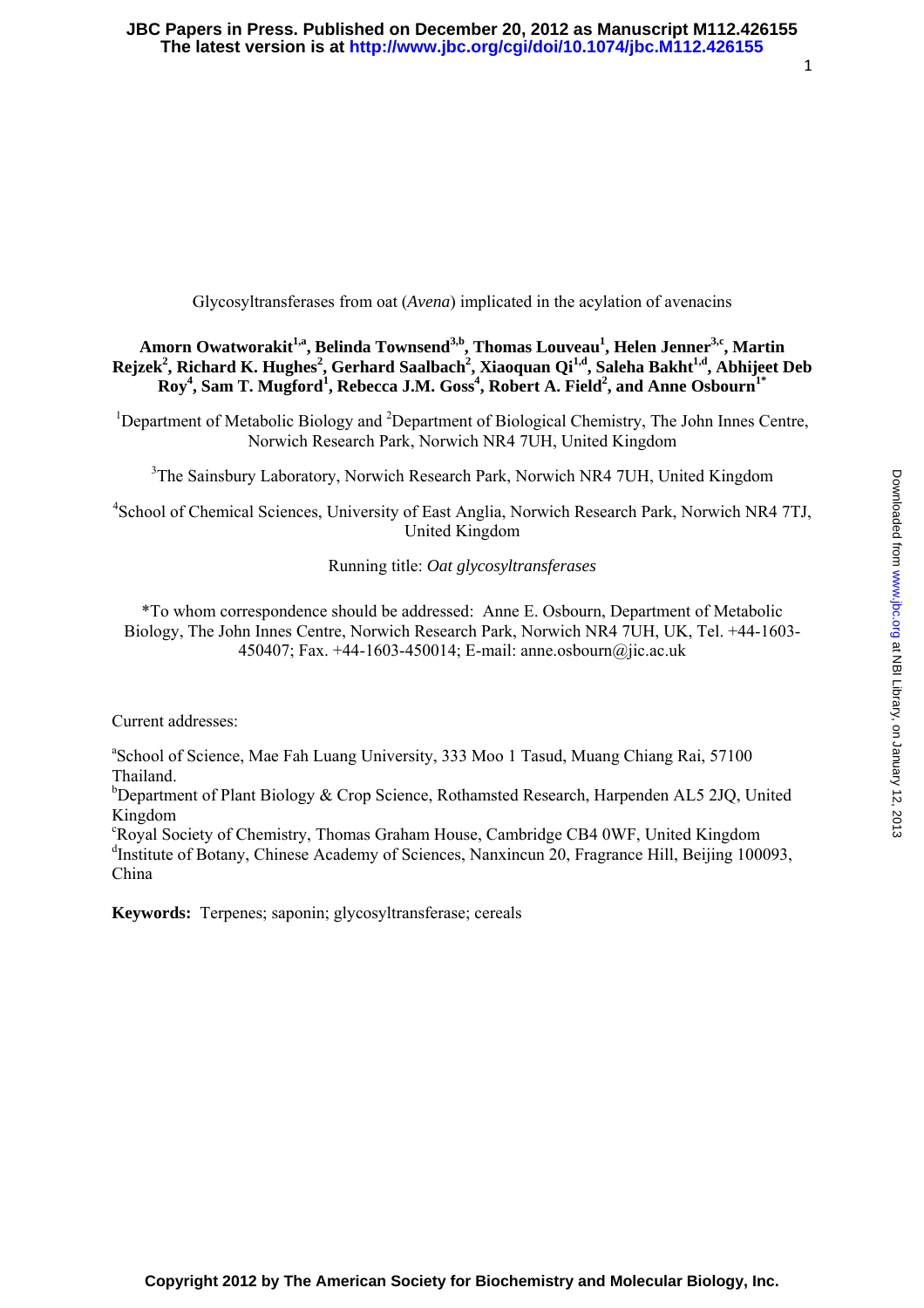**Background:** Glycosyltransferases (GTs) have important functions in plant secondary metabolism.

**Results:** A gene encoding an *N*methylanthranilic acid *O*-glucosyltransferase forms part of a biosynthetic cluster for the synthesis of acylated defense compounds in oat. **Conclusion:** This GT synthesises the activated acyl donor required for triterpene acylation. **Significance:** These findings open up new opportunities for metabolic engineering for disease control.

#### **SUMMARY**

**Plants produce a huge array of specialised metabolites that have important functions in defense against biotic and abiotic stresses. Many of these compounds are glycosylated by family 1 glycosyltransferases (GTs). Oats (***Avena* **spp.) make root-derived antimicrobial triterpenes (avenacins) that provide protection against soil-borne diseases. The ability to synthesise avenacins has evolved since the divergence of oats from other cereals and grasses. The major avenacin, A-1, is acylated with** *N***methylanthranilic acid. Previously we have cloned and characterized three genes for avenacin synthesis (for the triterpene synthase SAD1, a triterpene-modifying cytochrome P450 SAD2, and the serine carboxypeptidase-like acyl transferase SAD7), which form part of a biosynthetic gene cluster. Here we identify a fourth member of this gene cluster encoding a GT belonging to clade L of family 1 (UGT74H5), and show that this enzyme is an** *N-***methylanthranilic acid** *O***-glucosyltransferase implicated in the synthesis of avenacin A-1. Two other closely related family 1 GTs (UGT74H6 and UGT74H7) are also expressed in oat roots. One of these (UGT74H6) is able to glucosylate both** *N-***methylanthranilic acid and benzoic acid while the function of the other (UGT74H7) remains unknown. Our investigations indicate that UGT74H5 is likely to be key for the generation of the activated acyl donor used by SAD7 in the synthesis of the major avenacin, A-1, while UGT74H6 may contribute to the synthesis of other forms of avenacin that are acylated with benzoic acid.** 

Glycosylation of small molecules is essential for a wide range of biological processes in plants, including regulation of the activity of hormones, neutralisation of xenobiotics, and synthesis and storage of secondary metabolites (1,2). The glycosyltransferases (GTs) that catalyse these modifications belong to carbohydrate-active enzyme (CAZY) family 1, as defined by Cantarel *et al.* ([3](#page-0-0)). These enzymes transfer sugars from nucleotide diphosphateactivated sugar moieties to small hydrophobic acceptor molecules. Alterations in the properties of small molecules as a consequence of glycosylation include changes in water solubility, stability, bioactivity and pharmacological properties ([2](#page-0-0)).

The family 1 GTs are one of the largest groups of secondary metabolic tailoring enzymes in higher plants. The expansion of this family is likely to be a reflection of chemical diversification during the adaptation of plants to life on land (4-6). The activated sugar donor used by these enzymes is usually UDP-Dglucose, although some family 1 GTs have been reported to use other sugar donors such as UDP-D-galactose, UDP-L-rhamnose, UDP-Dglucuronic acid or UDP-L-arabinose [\(2\)](#page-0-0). Family 1 GTs catalyse the transfer of these UDPactivated sugars onto either a small lipophilic acceptor or onto the sugar moiety of a glycoside ([2](#page-0-0)). Glycosylation of the acceptor is regiospecific and can occur at a variety of different functional groups (7). Although family 1 GTs show specificity for sugar donors they may produce diverse glycosides due to the permissiveness of their acceptor binding sites (8,9).

Mining of the complete genome sequence of thalecress (*Arabidopsis thaliana*) has identified 107 predicted family 1 GT genes (2,6). The recent release of complete genome sequences for several cereal species (e.g. rice, sorghum and maize) and the growing resource of transcriptomics data emerging from highthroughput sequencing has similarly revealed numerous predicted family 1 GT sequences in the genomes of monocots. For example, there are 213 predicted family 1 GT genes in rice, 201 in *Sorghum bicolor*, 168 in *Zea mays*, and 143 in purple false brome (*Brachypodium distachyon*) ([5](#page-0-0)). The considerable expansion of the family 1 GTs in higher plants suggests that these enzymes have evolved to have diverse and important functions. However, despite the overwhelming body of sequence data that is emerging, information about the biochemical properties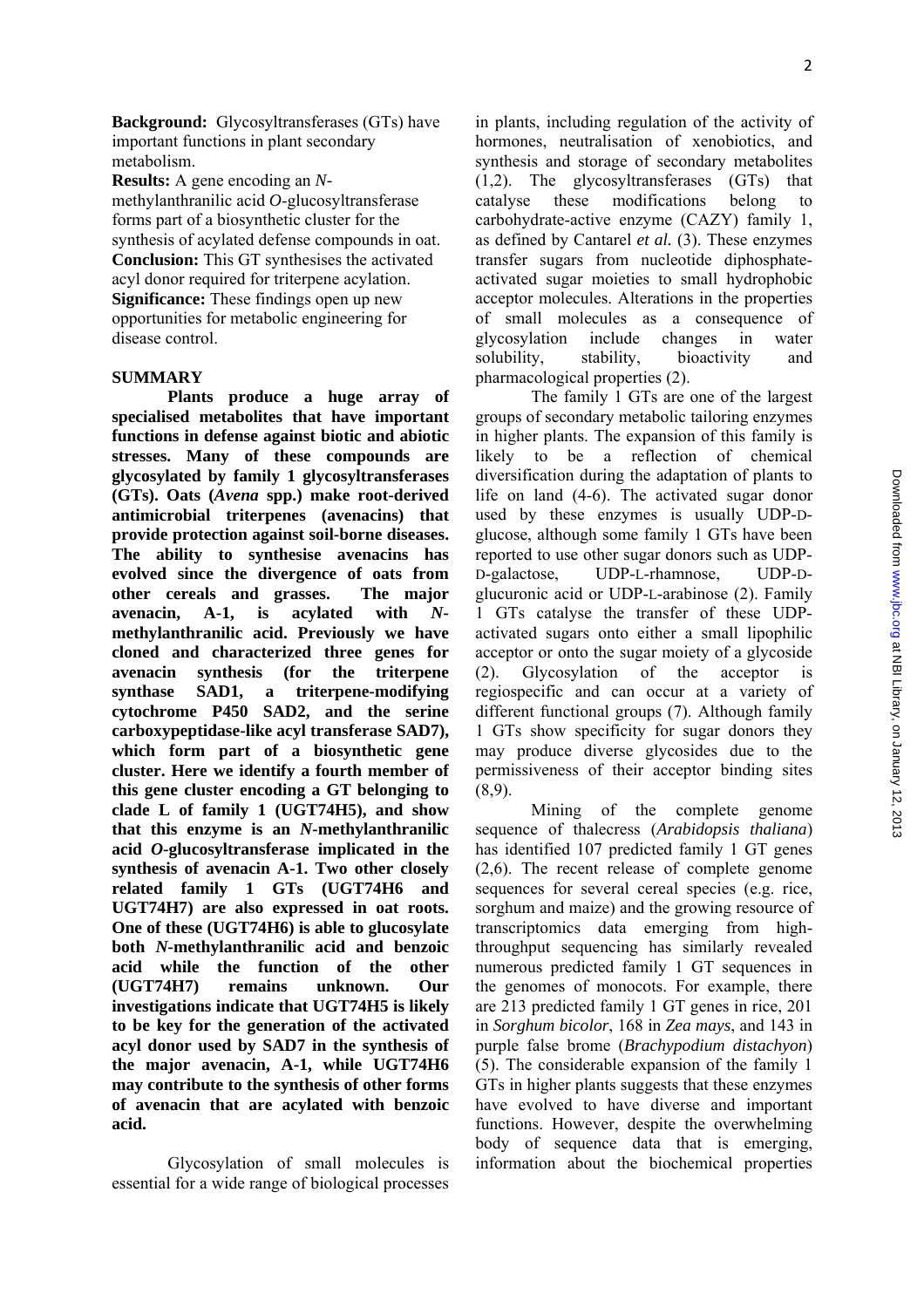Oats (*Avena* spp.) produce antimicrobial triterpenes known as avenacins that are synthesized in the roots and that provide protection against soil-borne pathogens (10). Avenacins are acylated molecules that are conjugated with either *N*-methylanthranilic acid or benzoic acid (Fig. 1). The major avenacin found in oat roots is avenacin A-1. Acylation of avenacins is carried out by the serine carboxypeptidase-like acyl transferase SAD7, which requires an acyl glucose donor  $(11)$ . Here we identify a gene predicted to encode a family 1 GT gene belonging to the UGT74 subfamily that forms part of a metabolic gene cluster for avenacin synthesis (*UGT74H5*). This gene is coexpressed with other previously characterized genes in the avenacin cluster, suggesting that UGT74H5 is required for avenacin synthesis. UGT74H5 was expressed in *Escherichia coli* and shown to be an *N*-methylanthranilic acid *O*glucosyltransferase implicated in the synthesis of avenacin A-1. A second related enzyme UGT74H6 was able to glucosylate both *N*methylanthranilic acid and benzoic acid. Our biochemical analysis, coupled with investigation of the distribution of these enzymes in oat roots, indicates that UGT74H5 is likely to be key for the synthesis of the major avenacin, A-1, while UGT74H6 may be required for the synthesis of other avenacins that are acylated with benzoic

### **EXPERIMENTAL PROCEDURES**

acid.

*Materials –* Chemicals and reagents were obtained from Sigma-Aldrich unless stated otherwise. Glucose esters of anthranilic acid, *N*– methylanthranilic acid and benzoic acid were produced by chemical synthesis (full details to be published in due course). Protein quantification was performed using the Bio-Rad Protein Assay kit (Dye Reagent Concentrate, Bio-Rad) and calibrated with bovine serum albumin (BSA). Proteins were analyzed by SDS-PAGE on 10% cross-linked gels and detected with Coomassie brilliant blue (12).

*Bacterial artificial chromosome (BAC) and expressed sequence tag (EST) resources –*  Construction of the *A. strigosa* BAC library is described in Qi *et al.* (13). *Sad1* and *Sad2* both reside on BAC #460D15 (13). An overlapping BAC containing *Sad7* (BAC #341P21) was reported in Mugford *et al*. (11). The full sequence of BAC #341P21 was determined by standard shotgun sequencing. An EST resource from a root cDNA library derived from diploid oat (*A. strigosa*) was generated previously (14). Sequence similarity searches were carried out using the tFASTA algorithm (15).

*Phylogenetic analysis -* Family 1 glycosyltransferase amino acid sequences from a variety of different plant species were aligned using the MAFFT programme version 6 ([http://align.bmr.kyushu-u.ac.jp/mafft/ software\)](http://align.bmr.kyushu-u.ac.jp/mafft/software). The phylogenetic tree was built with the Neighbour-Joining method, using the Mega program version 4.01 (16) with 500 bootstrap replicates. Details of the sequences used to build the tree are provided in Supplementary Table 1.

*Gene expression analysis –* Gene expression analysis was carried out by RT-PCR as described previously (13,17).

*Recombinant glycosyltransferases* **-**  Specific oligonucleotides were designed to amplify the complete open reading frames of *UGT74H5*, *UGT74H6* and *UGT74H7* from oat root tip cDNA (Supplemental Table 2). The PCR products of the three full length cDNAs were amplified using Phusion DNA polymerase (Finnzymes). Full length coding sequences were cloned into the pET-19b expression vector, which includes an  $N$ -terminal His<sub>6</sub> tag sequence (Novagen) and transformed into *E. coli* BL21 (DE3).

For expression of the Histidine-tagged proteins, transformed *E. coli* strains containing the recombinant constructs were grown in LB medium containing 34 μg/ml of chloramphenicol, 50 μg/ml ampicillin, 2.5 mM betaine and 0.6 M sorbitol. Cultures were grown at 37 $\degree$ C with shaking to an OD<sub>600</sub> of 0.6. They were then incubated at 16°C for 30 minutes prior to the addition of IPTG to 0.1 mM final concentration and left overnight at 16°C. Bacterial cells were harvested by centrifugation at 7,000 g for 10 minutes at 4°C. The pellet was then resuspended in 5-10 ml of lysis buffer (300 mM NaCl, 50 mM sodium phosphate, 20 mM imidazole, 5% glycerol, pH 7.8) with one tablet of EDTA-free protease inhibitor per 50 mL (Roche). Cells were lysed twice using a French press (1000 psi), keeping ice-cold throughout. The lysate was centrifuged at 10,000 g for 15 minutes at 4°C and the supernatant filtered using a 0.22 μm filter (Minisart) to generate the crude soluble protein preparation for purification.

Recombinant enzymes were purified using a cobalt Immobilised Metal-Ion Affinity Column (IMAC: 5 ml Hi-Trap Chelating HP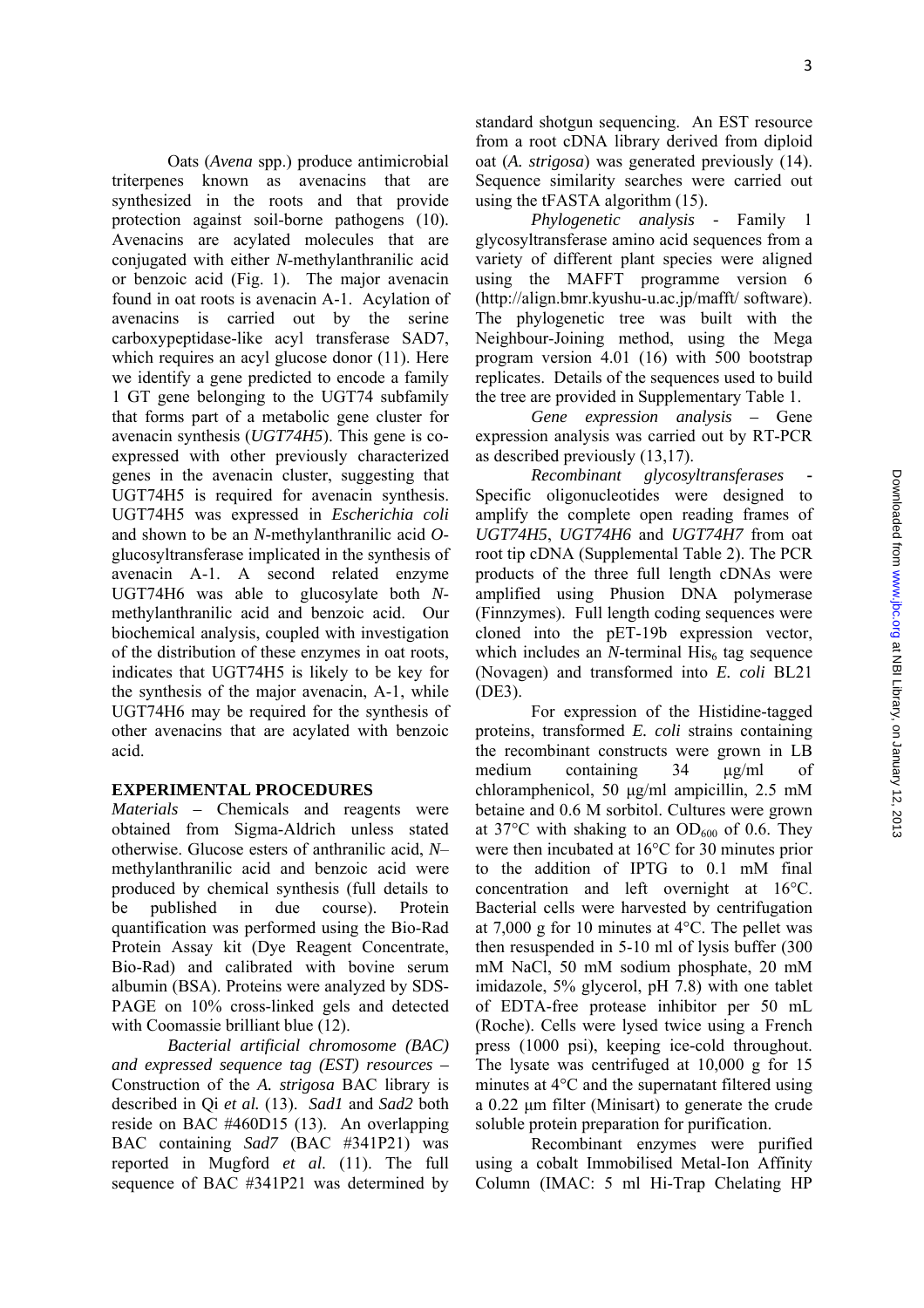column (GE Healthcare)), followed by size exclusion chromatography (Superdex 200 16/60 prep grade column (GE Healthcare)). The peak fractions corresponding to GT monomers were concentrated using an Amicon Ultra 30000 molecular weight cut-off membrane (Millipore), snap frozen in aliquots  $(50 \mu l)$  in liquid nitrogen and stored at -80°C. Polyclonal antisera to UGT74H5 were raised in rabbit using purified histidine-tagged protein as the antigen (BioGenes GmbH, Berlin, Germany).

*Glucosyltransferase activity assays* – For kinetic analysis, assay mixtures (200 μl) consisted of recombinant enzyme (1 μg/ml) in 50 mM Tris-HCl pH 7.8 containing 5 mM UDP-Dglucose,  $3 \text{ mM } MnCl_2$  and  $1 \text{ mM }$  substrate (benzoic acid, salicylic acid, anthranilic acid or *N*-methylanthranilic acid). The reactions were carried out at 30°C for 30 min and stopped by the addition of 20 μl of trichloroacetic acid (240 mg/ml), snap-frozen in liquid nitrogen and stored at -20°C before HPLC analysis. The reaction products were analysed by reverse phase HPLC on a Dionex Ultimate 3000 instrument equipped with a LUNA 5 μm C18 column (150 x 4.6 mm; Phenomenex) eluted at 0.5 ml/min. Compounds were detected using a photodiode array (PDA) detector: *N*methylanthranilic acid (320 nm); anthranilic acid (320 nm); benzoic acid (272 nm); salicylic acid (296 nm). Compounds were separated using a linear gradient of acetonitrile in water acidified with 0.1% trifluoroacetic acid (10-40 % for anthranilic acid and *N*-methylanthranilic acid; 10-60% for salicylic acid and benzoic acid). The retention times  $(R<sub>t</sub>)$  of the glucose conjugates were determined to be: salicyloyl-β-Dglucopyranose,  $R_t = 12.1$  min; benzoyl- $\beta$ -Dglucopyranose,  $R_t = 11.6$  min; anthraniloyl- $\beta$ -Dglucopyranose,  $R_t = 9.2$  min;  $N$ methylanthraniloyl-β-D-glucopyranose,  $R<sub>t</sub> = 11.8$ min (Supplementary Fig. 1). Kinetic parameters,  $K<sub>m</sub>$  and  $k<sub>cat</sub>$  for the acceptor substrates in the presence of saturating donor substrate, UDP-Dglucose (5 mM), were determined by fitting the initial velocity data to the Michaelis-Menten equation using SigmaPlot software (Sigma-Aldrich).

*Protein extraction and Western blot analysis* – For expression of native GTs in *E. coli*, full length cDNAs were cloned into the pET-24a *E. coli* expression vector (Novagen). Recombinant plasmids were transformed into *E. coli* BL21 (DE3). Crude protein preparations were generated as described above. For analysis of oat root proteins, soluble protein was extracted from the terminal 0.5 cm of roots of 3 day-old *Avena strigosa* seedlings (accession S75) (10) in protein extraction buffer (50 mM Tris-HCl pH 7.5, 150 mM NaCl, 5 mM EDTA, 10% glycerol, 1% TritonX100, 1% PVPP and protease inhibitor cocktail (Roche)). Root material was ground, the extract centrifuged at 4°C for 30 minutes and the supernatant collected and kept at -20°C. Proteins were denatured in the presence of Nupage reducing agent (Invitrogen) and separated and blotted onto nitrocellulose using Nupage gels (4 to 12% acrylamide gradient) according to the manufacturer's protocol. Membranes were blocked with 5% skimmed milk in 1 x TBS (0.15 M NaCl, 10 mM Tris-HCl, pH 7.5) for 1 h then incubated with UGT74H5 antisera (1:3000), followed by detection with secondary antibody (anti-rabbit IgG conjugated with horseradish peroxidise, 1:8000) according to the manufacturer's protocol (Sigma-Aldrich).

For mass spectrometry proteomics by LC-MS/MS, gel slices were excised from SDS-PAGE gels run as described above. Each gel slice was washed, reduced and alkylated, and treated with trypsin according to standard procedures (18). Peptides were extracted with 5% (v/v) formic acid/50% acetonitrile  $(v/v)$ , dried down, and re-dissolved in  $0.1\%$  (v/v) TFA. Nano-LC-MS/MS experiments were performed on an  $LTQ$ -Orbitrap<sup>TM</sup> mass spectrometer (Thermo Fisher Scientific Inc.) coupled to an EASY-nLC HPLC via an ion source (Proxeon). Aliquots of the extracted peptides were loaded onto a C18 PepMap<sup>TM</sup> trap column (Dionex) which was then switched in-line to an analytical column (BEH C18, 1.7 µm, Waters, 75 µm x 120 mm, self-packed) for separation. The LC system was run at a flow rate of 250 nL min<sup>-1</sup> with a gradient of 5-40% acetonitrile in water/0.1% formic acid at a rate of  $1\%$  min<sup>-1</sup>. The mass spectrometer was operated in positive ion mode at a capillary temperature of 200 °C.

Raw files were processes with MaxQuant version 1.3.0.5 (19; [http://maxquant.org](http://maxquant.org/)). Database searches were carried out using an in-house Mascot® 2.4 Server (Matrix Science Limited, London, UK). Mascot searches were performed on a custom database containing all available root-expressed *A. strigosa* GT protein sequences (extracted from European Bioinformatics Institute database no. ERA148431) in a background of 1000 random *E. coli* sequences downloaded from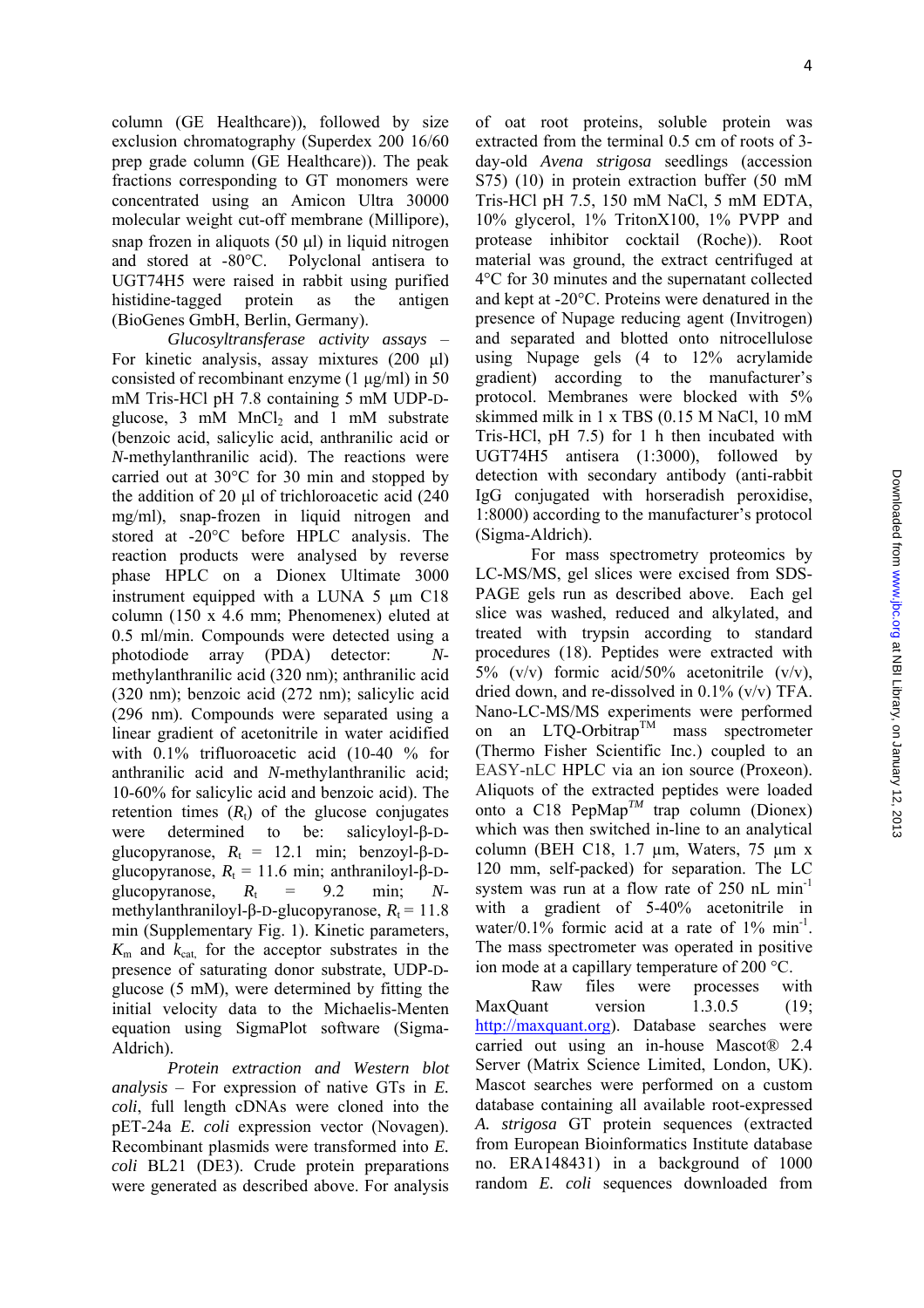Uniprot (www.uniprot.org) using 7 ppm precursor tolerance, 0.7 Da fragment tolerance, two missed cleavages (trypsin), and carbamidomethylation (C) as fixed and oxidation (M) as variable modifications. Mascot search results were imported and evaluated in Scaffold 3.6.3 (proteomsoftware.com, Portland, OR, USA).

#### **RESULTS**

*The avenacin gene cluster contains a gene for a predicted family 1 GT* –In our earlier investigations of avenacin synthesis we cloned and characterized three genes that are required for different steps in the pathway. These include the gene for β-amyrin synthase, which catalyses the first committed step in the pathway (*Sad1*) (14), and a cytochrome P450 that carries out subsequent modifications to the β-amyrin skeleton (*Sad2*) (13). A third gene (*Sad7*) encodes a serine carboxypeptidase-like acyltransferase that is required for triterpene acylation (11). Rather surprisingly these three genes are contiguous, lying within a 150 kb region of the genome (11,13). Although secondary metabolic gene clusters are a common feature of microbial genomes they are a relatively new and emerging theme in plant biology (20). We then extended the region of the genome encompassing *Sad1, Sad2* and *Sad7*  by bacterial artificial chromosome (BAC) contig sequencing and discovered a fourth gene that is predicted to encode a family 1 GT adjacent to *Sad7* (Fig. 2A). Like the three other previously characterized avenacin biosynthetic genes, this gene (*UGT74H5*) is expressed specifically in the root tips (Fig. 2B). It is therefore implicated in avenacin synthesis by virtue of its location within the gene cluster and its expression pattern.

*Analysis of root-expressed sequences in oat -* Previously we generated an expressed sequence tag (EST) resource (>16,000 sequences) from roots of diploid oat (*Avena strigosa*) (14). Sequence similarity searches revealed that *UGT74H5* is represented in this EST database. We also found two other closely related EST sequences that are expressed in roots (*UGT74H6* and *UGT74H7*). Sequence similarity comparisons of the predicted products of the full length coding sequences revealed that UGT74H6 and UGT74H7 share 78% and 79% amino acid similarity with UGT74H5, respectively (Supplementary Fig. 2). Like *UGT74H5,* the corresponding genes also have

similar expression patterns to previously characterized avenacin biosynthetic genes (Fig. 2B) and so may also contribute to avenacin synthesis.

UGT74H5, UGT74H6 and UGT74H7 belong to clade L of GT family 1 ([6\)](#page-0-0). Group L GTs have been shown to glucosylate small molecule acceptors with various functional groups, for example carboxyl, hydroxyl and thiol groups [\(4\)](#page-0-0). UGT74H5, UGT74H6 and UGT74H7 belong to the UGT74 subfamily of clade L, as shown in Fig. 3. Other characterised UGT74 enzymes include an indole-3-acetic acid GT (ZmIAGT) from *Zea mays* (21), a crocetin GT (CsUGT2) from *Crocus sativus* (22), a gentisic acid xylosyltransferase from *Solanum lycopersicum* (SlGAGT) (23), a salicylic acid GT from *Nicotiana tabacum* (NtSAGTase) (24), a salicylic acid/anthranilic acid GT (UGT74F2), a thiohydroximate GT (AtUGT74B1) and a jasmonate GT (AtUGT74D1) from *A. thaliana*  (25-27), and a triterpene GT from *Saponaria vaccaria* (synonym *Vaccaria hispanica*) (SvUGT74M1) that catalyses the addition of glucose onto gypsogenic acid (28). *A. thaliana* UGT74E2 is thought to be an auxin indole-3 butyric acid glucosyltransferase (29) and UGT74C1 is implicated in aliphatic glucosinolate biosynthesis (30). Other predicted monocot? UGT74 sequences from *B. distachyon* and *O. sativa* are also included in the tree shown in Fig. 3 for reference.

Oats produce four structurally related avenacins,  $A-1$ ,  $B-1$ ,  $A-2$  and  $B-2$  (Fig. 1), of which avenacin A-1 is the most abundant (31). These molecules are pentacyclic triterpenes with a trisaccharide moiety consisting of one molecule of L-arabinose and two molecules of Dglucose. Avenacins A-1 and B-1 are acylated with *N*-methylanthranilic acid, and avenacins A-2 and B-2 with benzoic acid. Serine carboxypeptidase-like proteins have recently emerged as a new class of acyltransferase proteins. Unlike other characterized plant acyltransferases these enzymes utilize *O-*glucose ester acyl donors instead of CoA-thioester acyl donor substrates (32-34). Oat lines with mutations in the gene encoding the serine carboxypeptidase-like acyltransferase SAD7 accumulate unacylated avenacins with a hydroxyl at the carbon 21 position instead of an acyl group (11). They also accumulate *N*methylanthraniloyl-β-D-glucopyranose, the fluorescent activated donor required by SAD7 for synthesis of avenacins A-1 and B-1 (11).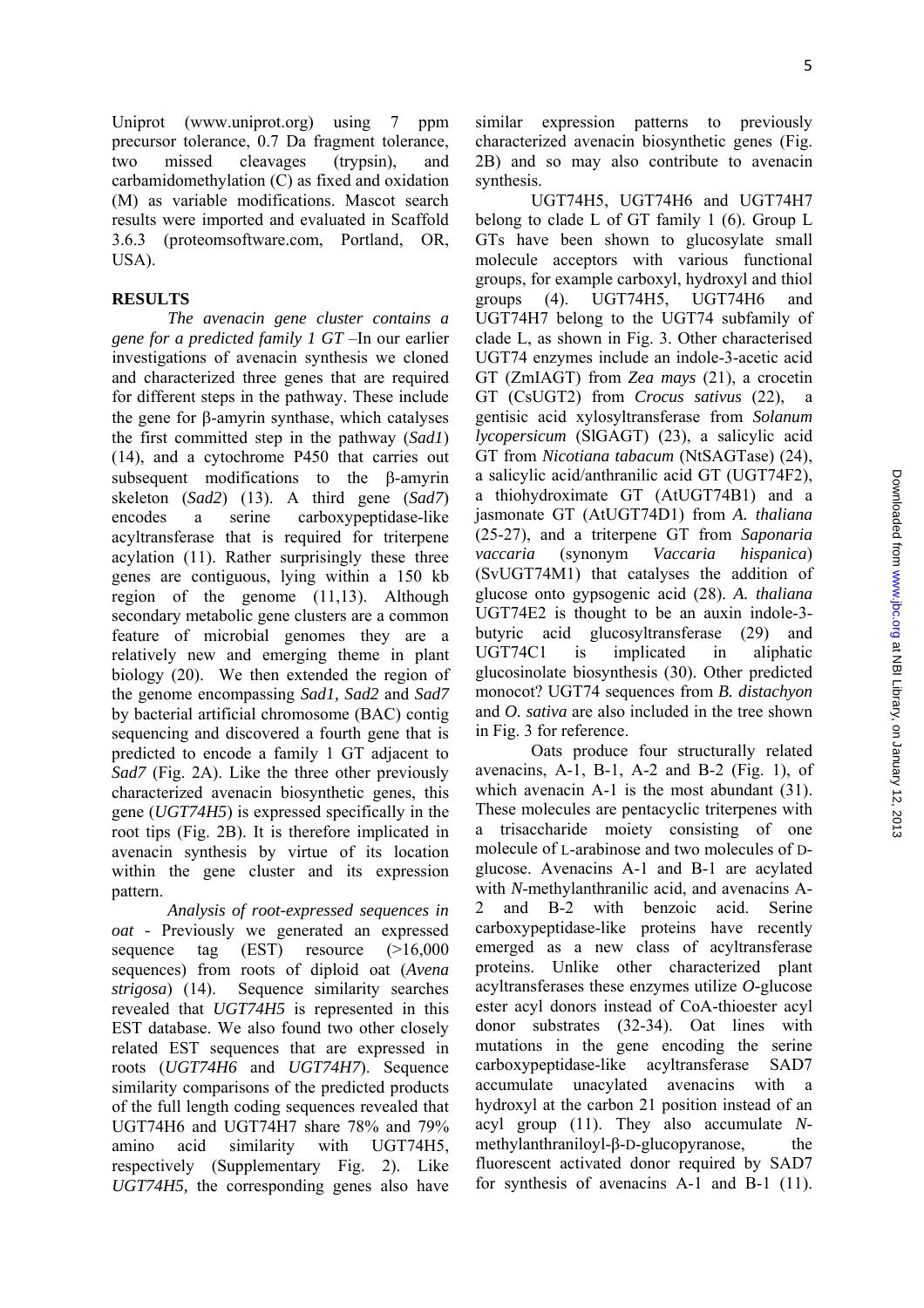Since these mutants are unable to synthesise any of the four avenacins this suggests that SAD7 is able to transfer both *N*-methylanthranilic acid (for synthesis of avenacins A-1 and B-1) and benzoic acid (for synthesis of avenacins A-2 and B-2) onto the triterpene acceptor. Thus while it is possible that UGT74H5 and possibly also the two other related GTs may be involved in the addition of sugars to the trisaccharide chain of the avenacins, the close relatedness of these enzymes to GTs that glucosylate carboxylic acids suggests a role in the synthesis of the acyl glucose donors used by SAD7.

*Biochemical analysis of the properties of UGT74H5 and related GTs* – UGT74H5 and the two other closely related GTs, UGT74H6 and UGT74H7, were expressed in *E. coli* as *N*terminal histidine-tagged fusion proteins (Supplementary Fig. 3). Recombinant enzymes were purified using IMAC followed by size exclusion chromatography (Hiload 16/60 Superdex 200). Protein purity was confirmed by SDS-PAGE. The yields of purified recombinant UGT74H5, UGT74H6 and UGT74H7 protein obtained were 37, 24 and 12 mg/l of *E. coli* culture, respectively. The substrate specificity of the three recombinant GTs was assessed with respect to four potential acyl acceptor substrates - anthranilic acid, *N*-methylanthranilic acid, salicylic acid and benzoic acid. All three GTs displayed typical Michaelis-Menten behaviour for the various acceptor substrates assessed (Supplementary Fig. 4). In contrast, activity towards the simple triterpenes β-amyrin and oleanolic acid was not observed. The kinetic parameters for the acyl acceptors are summarised in Table 1. Of the four prospective acceptor substrates assessed, UGT74H5 showed a strong preference for *N*-methylanthranilic acid (*k*cat/*K*m 3.00 mM-1∙sec-1) over anthranilic acid (9 fold lower) and benzoic acid (18 fold lower) and did not have detectable activity towards salicylic acid. Of the three GTs, UGT74H5 also showed the greatest ability to utilise *N*-methylanthranilic acid as a substrate  $(k_{cat}/K_m 5)$  fold higher than for UGT74H6, with UGT74H7 showing no turnover). UGT74H6 showed moderate and comparable selectivity for benzoic acid and *N*methylanthranilic acid  $(k_{cat}/K_m \ 0.42$  and 0.61 mM<sup>-1</sup>⋅sec<sup>-1</sup>, respectively). With a  $k_{\text{ca}}/K_{\text{m}}$  for *N*methylanthranilic acid within 5 fold of that of UGT74H5, and within 3 fold for benzoic acid, it is possible that UGT74H5 and UGT74H6 may both be capable of effecting the synthesis of acyl donor substrates for the incorporation of *N*methylanthranilate or benzoate into avenacins *in planta*. UGT74H7 was, at best, only able to turn over benzoic acid and anthranilic acid rather weakly  $(k_{cat}/K_m \ 0.15 \ and \ 0.01 \ mM^{-1} \sec^{-1}$ , respectively) and did not have detectable activity towards *N*-methylanthranilic acid or salicylic acid. This suggests that the physiological substrate for UGT74H7 is not one of the four compounds assessed in this study.

*Detection of UGT74H5 and related GTs in oat root tips-* The *UGT74H5*, *UGT74H6* and *UGT74H7* transcripts are all expressed in oat root tips (Fig. 2B). The predicted molecular masses of UGT74H5 and the other two closely related oat GTs are very similar (between 51 and 52 kDa). Western blot analysis was carried out using antisera raised against the purified UGT74H5 protein to detect the three GTs in oat roots. Crude protein extracts from *E. coli* expressing the recombinant GTs (without 6xHis tags) were prepared, along with protein extracts from the root tips, upper parts of roots and leaves of *A. strigosa* seedlings. These samples were subjected to SDS-PAGE and Western blot analysis. The UGT74H5 antisera recognises all three proteins. However UGT74H5 could clearly be separated from the two other oat GTs under appropriate SDS-PAGE conditions. The UGT74H6 and UGT74H7 proteins both had lower apparent molecular masses compared to UGT74H5 when expressed in *E. coli* (Fig. 4). A single band of the same size as UGT74H5 was detected in protein preparations from oat root tips, with trace amounts detectable in extracts from the upper parts of the roots and no signal with leaf extracts. The UGT74H6 and UGT74H7 proteins were not detected in any of the protein preparations from oat. These results suggest that of the three enzymes, UGT74H5 is the major GT present in protein preparations derived from oat root tips. The apparent molecular mass of UGT74H5 as assessed by SDS-PAGE gel was larger than the predicted mass ( $\sim$ 55 kDa compared to 51 kDa). Since this difference is also evident when the three proteins are expressed in *E. coli* it is unlikely to be due to glycosylation or phosphorylation, rather some intrinsic property of UGT74H5 that affects migration under the gel running conditions. LC-MS/MS analysis confirmed that the protein band detected by Western blot analysis in protein preparations derived from oat root tips was indeed UGT74H5 (Supplementary Fig. 5). Amino acid sequences derived from UGT74H6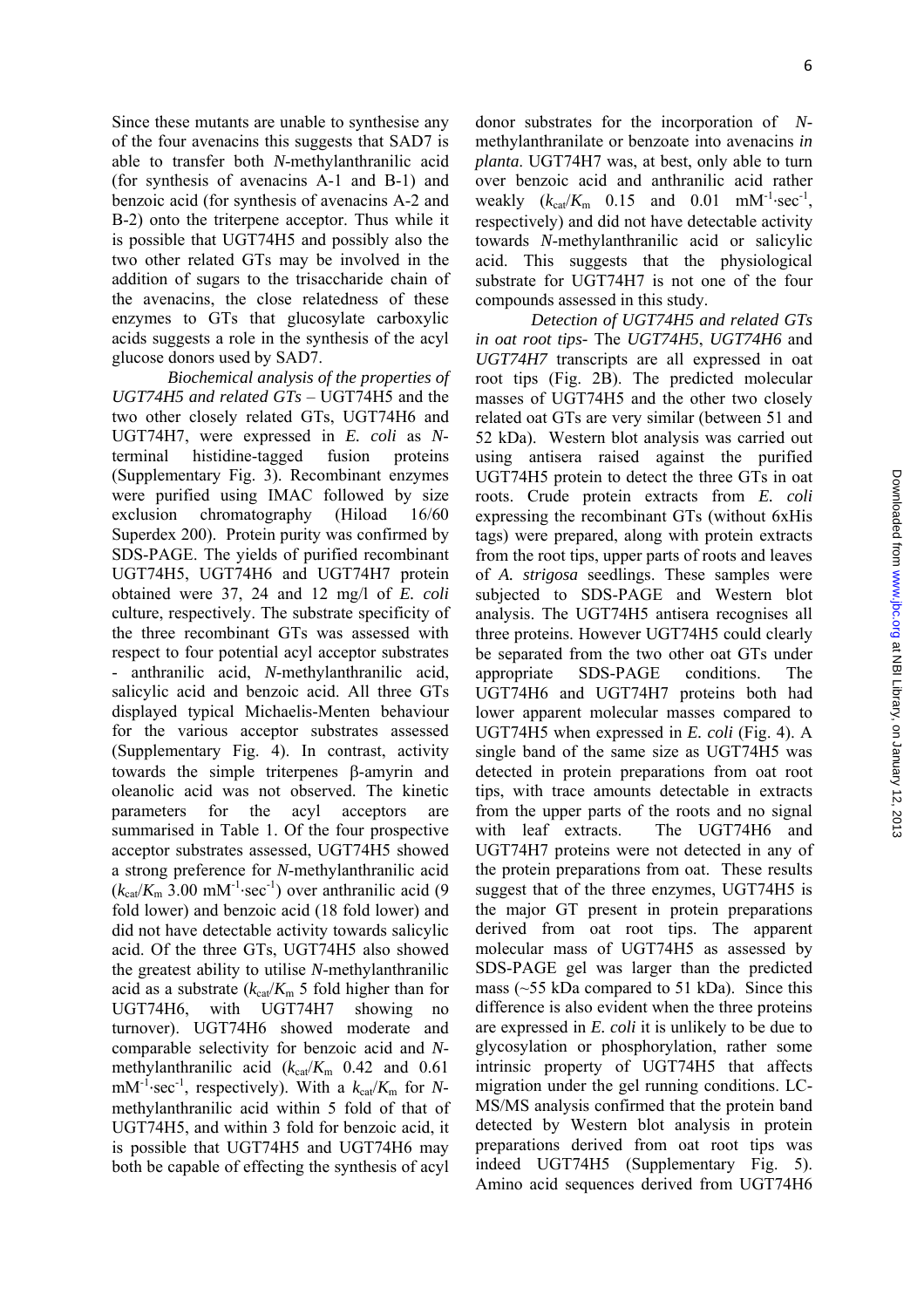and UGT74H7 were not detected by LC-MS/ MS in oat root tip-derived protein preparations.

#### **DISCUSSION**

Previously three avenacin pathway enzymes have been identified. These include those encoded by *Sad1* (β-amyrin synthase) (14) and *Sad2* (cytochrome P450) (13). Recently a third gene, *Sad7*, was cloned and shown to encode an SCPL acyltransferase that catalyses the addition of either *N*-methylanthranilic acid or benzoic acid to the C-21 hydroxyl group of the triterpene precursor (11). *UGT74H5* lies adjacent to *Sad7* in the gene cluster (Fig. 2A) and is predicted to encode a family 1 GT. Since UGT74H5, like the other cloned avenacin genes, is expressed specifically in roots (Fig. 2B), this gene is also implicated in avenacin synthesis. UGT74H5 is closely related to two other GTs that are expressed in oat roots (UGT74H6 and UGT74H7). In this study, the properties of these three oat GTs were characterised.

Phylogenetic analysis (Fig. 3) revealed that UGT74H5, UGT74H6 and UGT74H7 were most closely related to GTs that glucosylate carboxylic acids, suggesting a role for UGT74H5, and possibly the two other oat GTs, in the synthesis of the acyl glucose donor substrates used by the acyltransferase SAD7. Since avenacins are acylated with *N*methylanthranilic acid (avenacin A-1 and B-1) or benzoic acid (avenacin A-2 and B-2), these two acids represented potential substrates for UGT74H5. Previously we have shown that *sad7*  mutants accumulate *N*-methylanthraniloyl-β-Dglucopyranose, indicating that *N*-methylation of anthranilate and subsequent glucosylation occurs before transfer of the acyl group to the triterpene backbone (11). However it is also possible that anthranilate may serve as a substrate for UGT74H5 *in planta.* The three GT enzymes studied here displayed different levels of specificity for the prospective acceptor substrates benzoic acid, anthranilic acid, *N*methylanthranilic acid and salicylic acid. UGT74H5 had a clear preference for *N*methylanthranilic acid, while UGT74H6 showed greater specificity for benzoic acid. In contrast, salicylic acid was a poor substrate for all three GTs. UGT74H7 only showed weak activity on benzoic acid and very weak activity with anthranilic acid.

The efficiency and selectivity of UGT74H5 acting on *N*-methylanthranilic acid was very good  $(k_{ca} / K_m$  3.00 mM<sup>-1</sup>⋅sec<sup>-1</sup>)

compared to benzoic acid and anthranilic acid  $(0.167$  and  $0.333$  mM<sup>-1</sup>⋅sec<sup>-1</sup>, respectively); UGT74H5 did not turn over salicylic acid. This suggests that the nature of the functional groups on the aromatic ring affects substrate binding/turnover. The presence and position of hydroxyl groups around aromatic rings has previously been shown to impact on the activity of *A. thaliana* UGTs  $(27,35)$ . The  $K<sub>m</sub>$  values of UGT74H5 and UGT74H6 for *N*methylanthranilic acid are very similar (0.025 and 0.018 mM, respectively). This may be important when considering the function of these enzymes *in vivo*, since UGTs with overlapping substrate specificity that are co-expressed in the same cell types may show functional redundancy. For example, in *A. thaliana* UGT72E2 has been shown to glycosylate monolignol in the phenylpropanoid pathway, yet a *ugt72E2* T-DNA insertion line shows only a 50% reduction in monolignol glucoside due to functional redundancy (36). Two other related GTs (UGT72E1 and UGT72E3) are also able to glucosylate monolignol. The triple knockout line showed a 90% reduction in monolignol glucoside, consistent with functional redundancy resulting from overlapping, but not necessarily identical, substrate specificity. Functional redundancy has also been demonstrated for two closely related *A. thaliana* anthranilate glucosyltransferases, UGT74F1 and UGT74F2, since increasing the level of UGT74F1 is sufficient to rescue anthranilate glucoside levels in the *ugt74f2* mutant (26). Western blot and LC-MS/MS analysis indicate that UGT74H5 is likely to be the key player in the synthesis of the acyl glucose donor *N*-methylanthraniloyl-β-Dglucopyranose (which serves as the acyl donor for avenacins A-1 and B-1) although UGT74H6 may also contribute to avenacin synthesis. It seems likely that UGT74H5 and UGT74H6 are required for the synthesis of activated acyl donors *N*-methylanthraniloyl-β-D-glucopyranose (which serves as the acyl donor for avenacin A-1 and B-1) and benzoyl-β-D-glucopyranose (for avenacin A-2 and avenacin B-2), as proposed in Fig. 5.

A comparison of the kinetic properties of the three oat GTs with those of other plant GTs with activity against related compounds is shown in Table 2. These data highlight the important of functional groups on the aromatic ring in determining the substrate specificity of different GTs. UGT74F1 is predicted to work as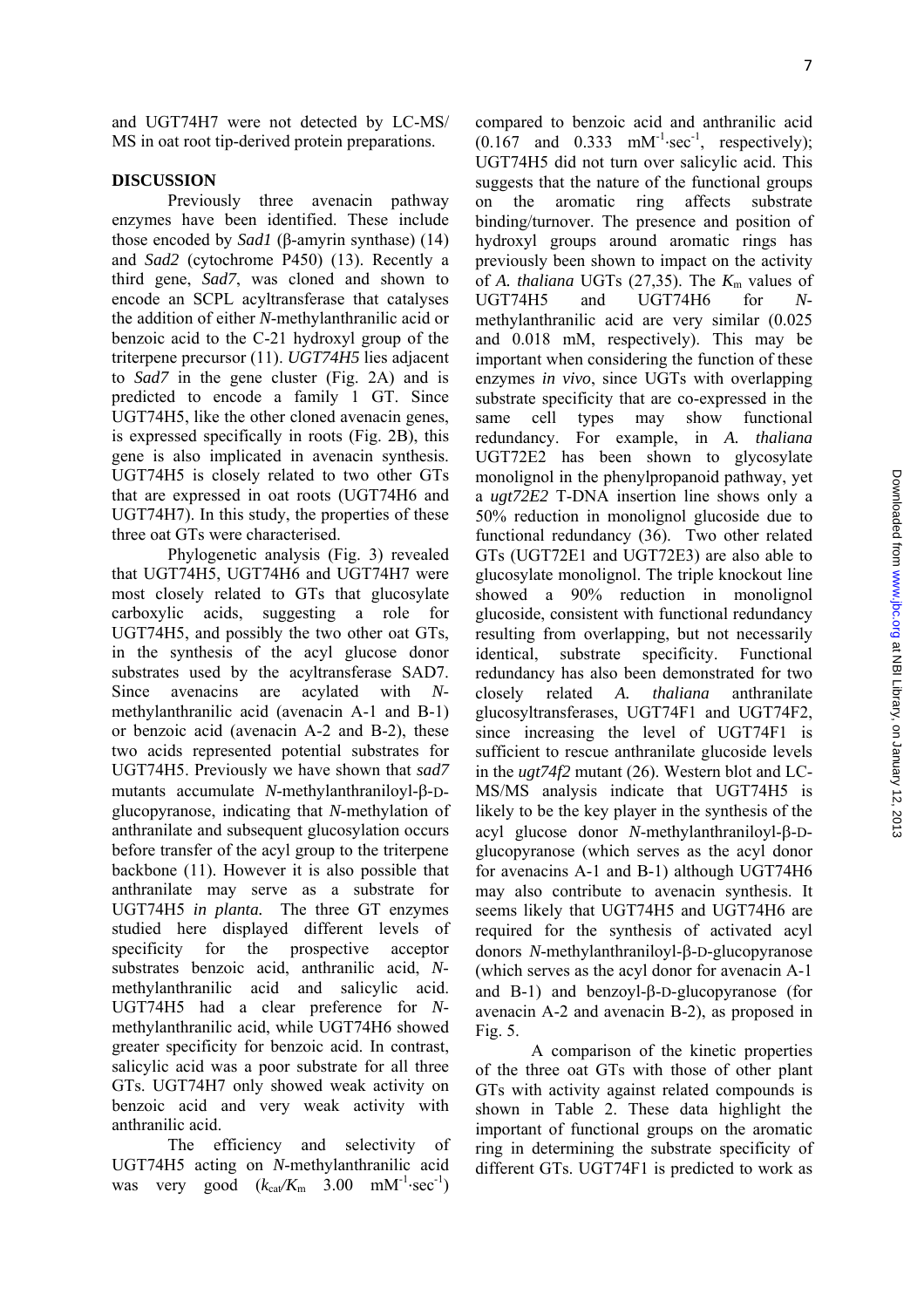a salicylic acid glucosyltransferase *in planta* (27). It is interesting to note that UGT74H5 and UGT74H6 are either inactive (UGT74H5) or far less active (UGT74H6) towards salicylic acid than is UGT74F1 ( $k_{ca}/K_m$  0.062, 0.004 and 1.68) mM<sup>-1</sup>⋅sec<sup>-1</sup> respectively) but have higher activity towards *N-*methylanthranilic acid. Salicylic acid and *N-*methylanthranilic acid differ in having either a hydroxyl or a methylamine, respectively, adjacent to the carboxyl sugar acceptor group. The influence of the functional group on the aromatic ring on activity is also clearly illustrated when using anthranilate as an acceptor. In addition to glucosylating salicylic acid, the *A. thaliana* GTs UGT74F1 and UGT74F2 are known to form glucose esters of anthranilate *in planta* (27). *In vitro* the multifunctional enzyme FaGT2 from *Fragaria* x *ananassa* is also able to form anthraniloyl glucose, but with a lower efficiency (37). Although UGT74H5 and UGT74H6 show good recognition of anthranilate  $(K<sub>m</sub> 0.42$  and 0.79 mM, respectively) compared to that of *A. thaliana* anthranilate glucosyltransferases UGT74F1  $(K<sub>m</sub> 0.81$  mM), their specificity for anthranilate is 10 to 30 times lower than that of UGT74F2 (( $k_{ca}$ <sub>/Km</sub> UGT74H5: 0.33 mM<sup>-1</sup>⋅sec<sup>-1</sup>; UGT74H6: 0.13 mM<sup>-1</sup>⋅sec<sup>-1</sup>; UGT74F2: 18.5  $mM^{-1}.\text{sec}^{-1}$ ). In the current study, UGT74H7 proved to have poor activity against anthranilate  $(k_{cat}/K_m \ 0.01 \ mM^{-1} \cdot sec^{-1})$ , similar to FaGT2  $(k_{cat}/K_m \ 0.03 \ mM^{-1} \sec^{-1})$ . Similarly, recognition of benzoic acid by UGT74H6  $(K<sub>m</sub> 0.12$  mM) and *A. thaliana* GTs  $(K_m 0.08{\text -}0.40 \text{ mM})$  is good, but the specificity of UGT74H6 for benzoate  $(k_{cav}/K_m)$ 0.48 mM-1∙sec-1) is lower than that of the *A. thaliana* GTs shown in Table 2 (0.97-3.97 mM- $^{1}\text{·sec}^{1}$ ) (27).

In summary, our kinetic analysis indicates that the oat root-expressed GT UGT74H5 preferentially glucosylates *N*methylanthranilic acid to generate the corresponding glucose ester. Our data provide support for a scenario in which anthranilate is methylated prior to glucosylation by UGT74H5, consistent with our previous results indicating that *sad7* mutants accumulate *N*methylanthraniloyl-β-D-glucopyranose (11). *N*-Methylanthraniloyl-β-D-glucopyranose then serves as an activated acyl donor for the SAD7 acyltransferase, which transfers *N*methylanthranilic acid onto the triterpene backbone (Fig. 5). SAD7 is also required for transfer of the benzoate group to avenacin A-2 and B-2 (11). In this case, UGT74H6 may be important for synthesis of the benzoyl glucose donor. With a  $k_{cat}/K_m$  for *N*-methylanthranilic acid within 5 fold of that of UGT74H5, and within 3 fold for benzoic acid, UGT74H6 may also contribute to avenacin synthesis *in vivo*. However analysis of protein extracts from oat roots indicates that UGT74H5 is likely to the most important of the three GTs in oat root tips, the site of avenacin synthesis (14).

Several family 1 GTs have been shown to have roles in the synthesis of protective compounds in other cereals, for example cyanogenic glycosides in sorghum (38) and benzoxazinones in maize (39). The development of a TILLING platform (40) for diploid oat based on the mutagenised populations that we have developed for *A. strigosa* is now underway. This will open up opportunities to carry out functional analysis *in planta* using reverse genetics, with the aim of identifying mutations in *UGT74H5*, *UGT74H6* and other target genes of interest and assessing the role of these genes in specialised metabolism, plant defence and other important crop traits. UGT74H5 and UGT74H6 now form part of the growing toolkit of characterised genes and enzymes available from plants that can be deployed for triterpene metabolic engineering for disease control and synthetic biology applications (41-43).

### **REFERENCES**

- 1. Gachon, C. M., Langlois-Meurinne, M., and Saindrenan, P. (2005) *Trends Plant Sci* **10**, 542- 549
- 2. Bowles, D., Lim, E. K., Poppenberger, B., and Vaistij, F. E. (2006) *Annu Rev Plant Biol* **57**, 567-597
- 3. Cantarel, B. L., Coutinho, P. M., Rancurel, C., Bernard, T., Lombard, V., and Henrissat, B. (2009) *Nucleic Acids Res*, D233-238
- 4. Yonekura-Sakakibara, K., and Hanada, K. (2011) *Plant J* **66**, 182-193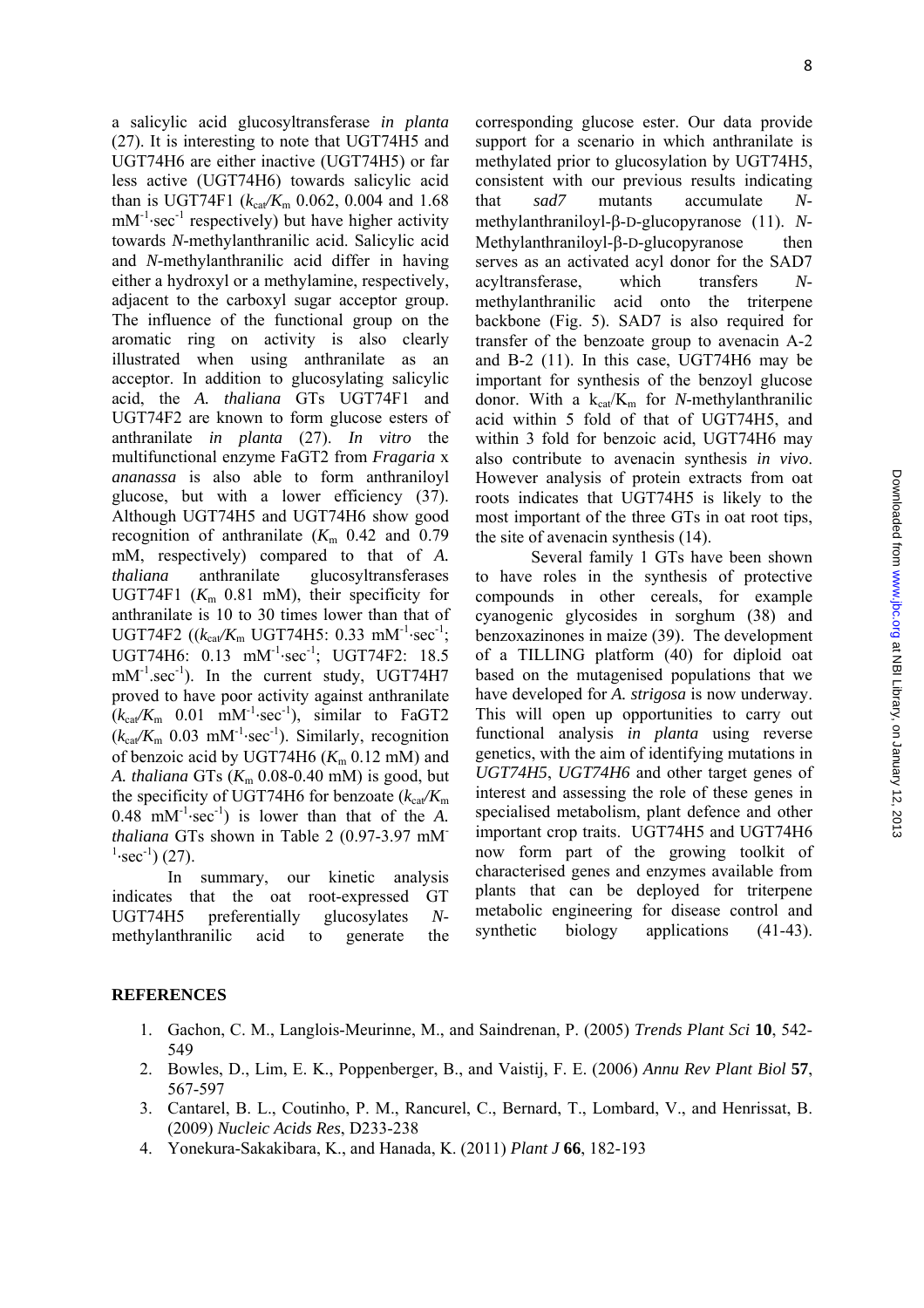- 5. Caputi, L., Malnoy, M., Goremykin, V., Nikiforova, S., and Martens, S. (2011) *Plant J* **69**, 1030-1042
- 6. Ross, J., Li, Y., Lim, E., and Bowles, D. J. (2001) *Genome Biol* **2**, reviews3004.1-3004.6
- 7. Wang, X. (2009) *FEBS Lett* **583**, 3303-3309
- 8. Brazier-Hicks, M., Offen, W. A., Gershater, M. C., Revett, T. J., Lim, E. K., Bowles, D. J., Davies, G. J., and Edwards, R. (2007) *Proc Natl Acad Sci U S A* **104**, 20238-20243
- 9. Shao, H., He, X., Achnine, L., Blount, J. W., Dixon, R. A., and Wang, X. (2005) *Plant Cell* **17**, 3141-3154
- 10. Papadopoulou, K., Melton, R. E., Leggett, M., Daniels, M. J., and Osbourn, A. E. (1999) *Proc Natl Acad Sci U S A* **96**, 12923-12928
- 11. Mugford, S. T., Qi, X., Bakht, S., Hill, L., Wegel, E., Hughes, R. K., Papadopoulou, K., Melton, R., Philo, M., Sainsbury, F., Lomonossoff, G. P., Roy, A. D., Goss, R. J., and Osbourn, A. (2009) *Plant Cell* **21**, 2473-2484
- 12. Sambrook, J., Fritsch, E.F., and Maniatis, T. (1989) *Molecular cloning : a laboratory manual*, New York : Cold Spring Harbor Laboratory Press
- 13. Qi, X., Bakht, S., Qin, B., Leggett, M., Hemmings, A., Mellon, F., Eagles, J., Werck-Reichhart, D., Schaller, H., Lesot, A., Melton, R., and Osbourn, A. (2006) *Proc Natl Acad Sci U S A* **103**, 18848-18853
- 14. Haralampidis, K., Bryan, G., Qi, X., Papadopoulou, K., Bakht, S., Melton, R., and Osbourn, A. (2001) *Proc Natl Acad Sci U S A* **98**, 13431-13436
- 15. Pearson, W. R., and Lipman, D. J. (1988) *Proc Natl Acad Sci U S A* **85**, 2444-2448
- 16. Tamura, K., Dudley, J., Nei, M., and Kumar, S. (2007) *Molecular biology and evolution* **24**, 1596-1599
- 17. Qi, X., Bakht, S., Leggett, M., Maxwell, C., Melton, R., and Osbourn, A. (2004) *Proc Natl Acad Sci U S A* **101**, 8233-8238
- 18. Shevchenko, A., Wilm, M., Vorm, O., and Mann, M. (1996) *Anal Chem* **68**, 850-858.
- 19. Cox, J., and Mann, M. (2008) *Nat Biotechnol* **26**, 1367-1372
- 20. Kliebenstein, D., and Osbourn, A. (2012) *Curr Opin Plant Biol* **15,** 415-423
- 21. Szerszen, J. B., Szczyglowski, K., and Bandurski, R. S. (1994) *Science* **265**, 1699-1701
- 22. Moraga, A. R., Nohales, P. F., Perez, J. A., and Gomez-Gomez, L. (2004) *Planta* **219**, 955- 966
- 23. Tarraga, S., Lison, P., Lopez-Gresa, M.P., Torres, C., Todrigo, I., Belles, J.M., and Conejero, V. (2010) *J Exp Bot* **61,** 4325-4338
- 24. Lee, H.I., and Raskin, I. (1999) *J Biol Chem* **274,** 36637-36642
- 25. Dean, J. V., and Delaney, S. P. (2008) *Physiologia Plantarum* **132**, 417-425
- 26. Quiel, J. A., and Bender, J. (2003) *J Biol Chem* **278**, 6275-6281
- 27. Lim, E. K., Doucet, C. J., Li, Y., Elias, L., Worrall, D., Spencer, S. P., Ross, J., and Bowles, D. J. (2002) *J Biol Chem* **277**, 586-592
- 28. Meesapyodsuk, D., Balsevich, J., Reed, D. W., and Covello, P. S. (2007) *Plant Physiol* **143**, 959-969
- 29. Tognetti, V. B., Van Aken, O., Morreel, K., Vandenbroucke, K., van de Cotte, B., De Clercq, I., Chiwocha, S., Fenske, R., Prinsen, E., Boerjan, W., Genty, B., Stubbs, K. A., Inze, D., and Van Breusegem, F. (2010) *Plant Cell* **22**, 2660-2679
- 30. Gachon, C. M., Langlois-Meurinne, M., Henry, Y., and Saindrenan, P. (2005) *Plant Mol Biol* **58**, 229-245
- 31. Crombie, W.M. L., and Crombie, L. (1986) *Phytochemistery* **25**, 2069-2073
- 32. Lehfeldt, C., Shirley, A. M., Meyer, K., Ruegger, M. O., Cusumano, J. C., Viitanen, P. V., Strack, D., and Chapple, C. (2000) *Plant Cell* **12**, 1295-1306
- 33. Shirley, A. M., McMichael, C. M., and Chapple, C. (2001) *Plant J* **28**, 83-94
- 34. Fraser, C. M., Thompson, M. G., Shirley, A. M., Ralph, J., Schoenherr, J. A., Sinlapadech, T., Hall, M. C., and Chapple, C. (2007) *Plant Physiol* **144**, 1986-1999
- 35. Lim, E. K., Baldauf, S., Li, Y., Elias, L., Worrall, D., Spencer, S. P., Jackson, R. G., Taguchi, G., Ross, J., and Bowles, D. J. (2003) *Glycobiology* **13**, 139-145
- 36. Lanot, A., Hodge, D., Jackson, R. G., George, G. L., Elias, L., Lim, E. K., Vaistij, F. E., and Bowles, D. J. (2006) *Plant J* **48**, 286-295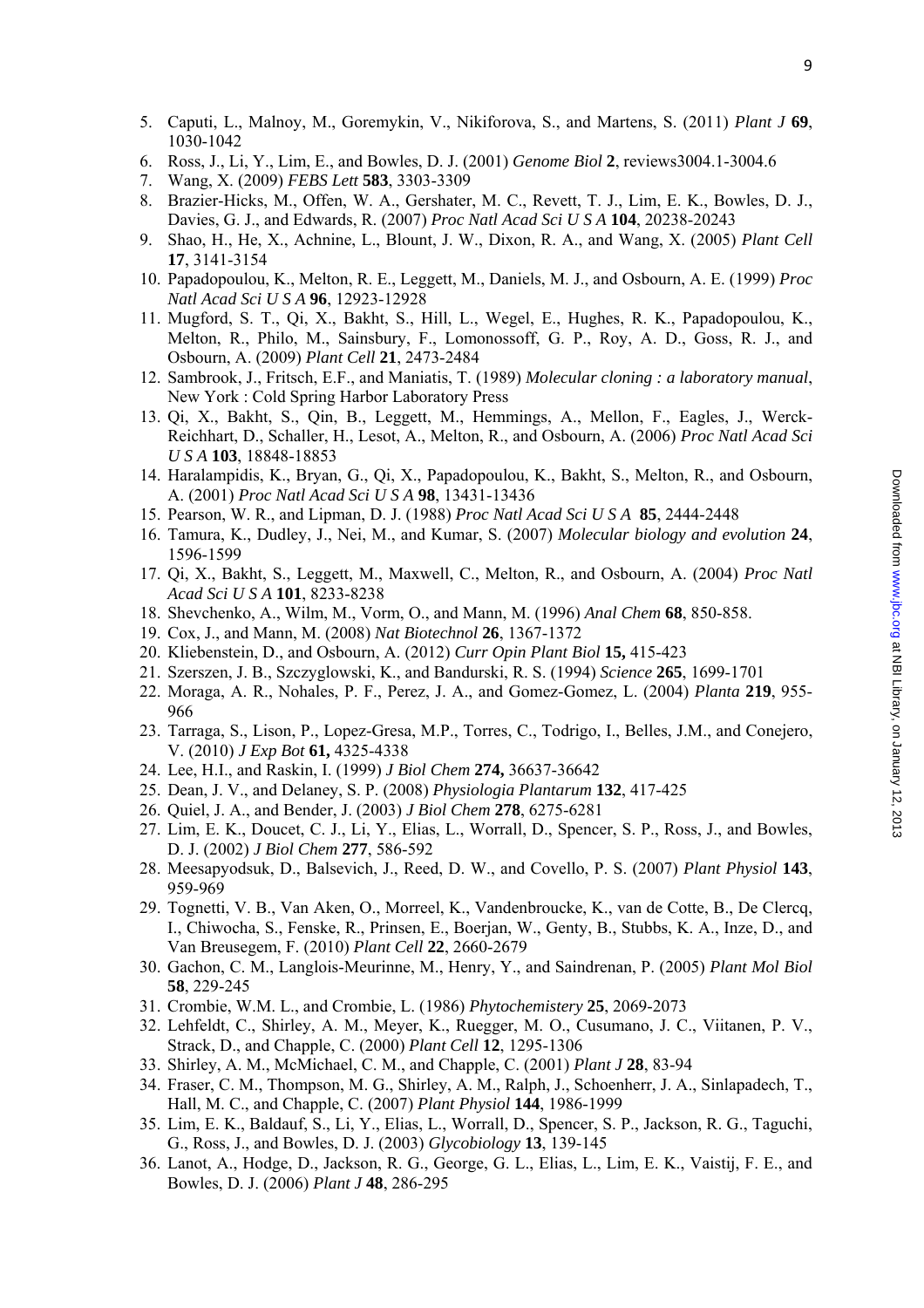- 37. Landmann, C., Fink, B., and Schwab, W. (2007) *Planta* **226**, 417-428
- 38. Hansen, K. S., Kristensen, C., Tattersall, D. B., Jones, P. R., Olsen, C. E., Bak, S., and Moller, B. L. (2003) *Phytochemistry* **64**, 143-151
- 39. von Rad, U., Huttl, R., Lottspeich, F., Gierl, A., and Frey, M. (2001) *Plant J* **28**, 633-642
- 40. McCallum, C.M., Comai, L., Greene, E.A., and Henikoff, S. (2000) *Plant Physiol* **123,** 439- 442
- 41. Xue, Z., Duan, L., Liu, D., Guo, J., Ge, S., Dicks, J., O'Maille, P., Osbourn, A., and Qi, X. (2012) *New Phytologist* **193**, 1022-1038
- 42. Augustin, J. M., Kuzina, V., Andersen, S.B., and Bak, S. (2011) *Phytochemistry* **72**, 435-457.
- 43. Vizcaíno, J.A., Côté, R., Reisinger, F., Barsnes, H., Foster, J.M., Rameseder, J., Hermjakob, H., and Martens, L. (2010) *Nucleic Acids Res.* **38**, D736-42.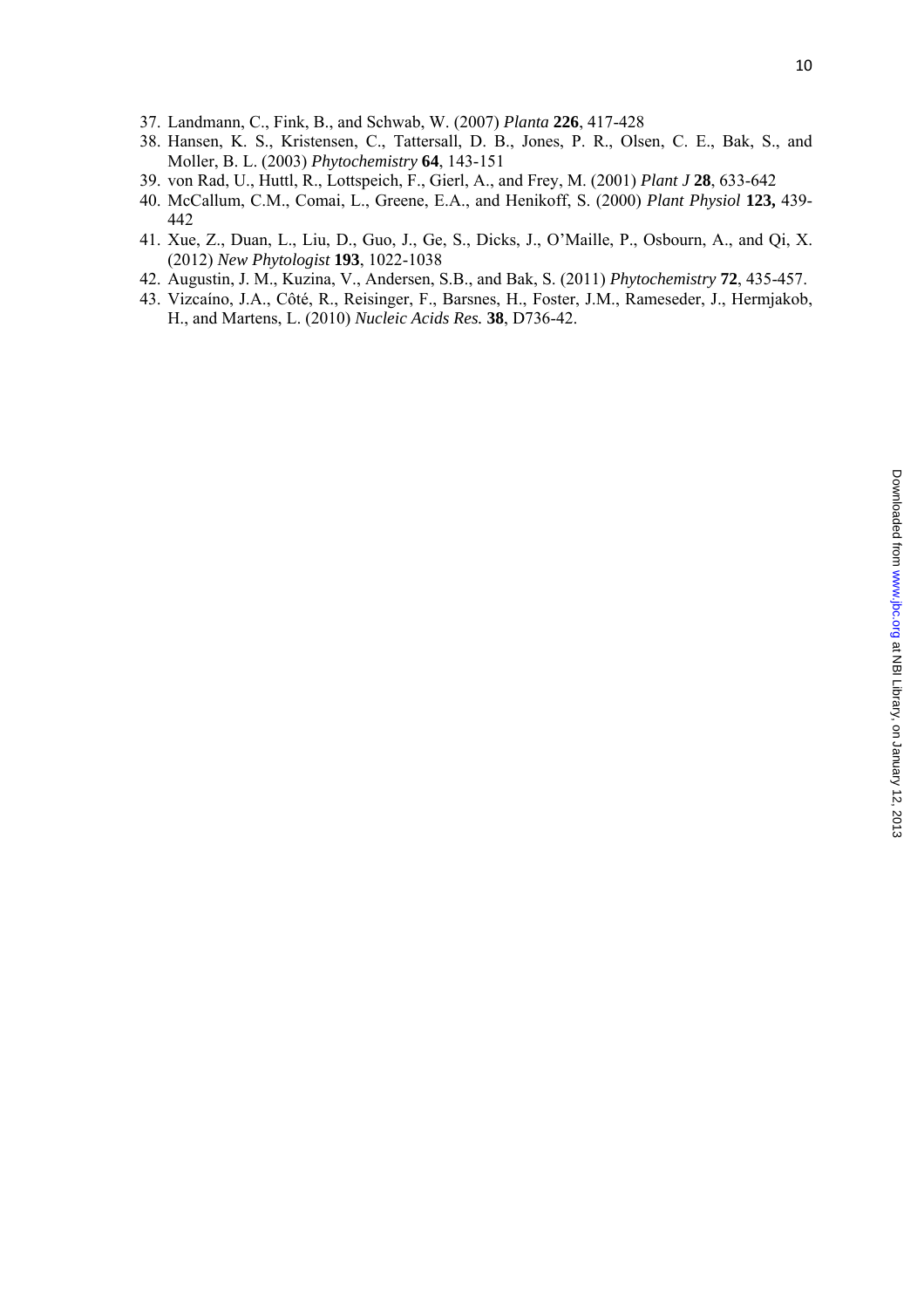## **FOOTNOTES**

\* This work was supported by a Thai Royal Government Studentship award to the first author, Biotechnology and Biological Sciences Research Council (BBSRC) grants BBSRC 83/P13269 and BB/C504435/1 (XQ, SB, BT) and DuPont Agricultural Products (HJ). The corresponding author and RAF are supported by the BBSRC Institute Strategic Programme Grant "Understanding and Exploiting Plant and Microbial Secondary Metabolism" (BB/J004596/1) and the John Innes Foundation.

The mass spectrometry proteomics data have been deposited to the ProteomeXchange Consortium ([http://proteomecentral.proteomexchange.org\)](http://proteomecentral.proteomexchange.org/) via the PRIDE partner repository (43) with the dataset identifier PXD000083 and DOI 10.6019/PXD000083.

<sup>1</sup>To whom correspondence should be addressed: Department of Metabolic Biology, The John Innes Centre, Norwich Research Park, Norwich NR4 7UH, UK, Tel. +44-1603-450407; Fax. +44-1603- 450014; E-mail: [anne.osbourn@jic.ac.uk](mailto:anne.osbourn@jic.ac.uk)

### **FIGURE LEGENDS**

**FIGURE 1.** Structures of the four avenacins. Avenacins A-1 and B-1 are esterified at the C-21 position with *N*-methylanthranilate, and avenacins A-2 and B-2 with benzoic acid.

**FIGURE 2.** The gene for UGT74H5 forms part of the avenacin gene cluster and is co-expressed with other characterized avenacin biosynthetic genes. (A) Bacterial artificial chromosome (BAC) contig showing the locations of the *Sad1*, *Sad2*, *Sad7* and *UGT74H5* genes. (B) RT-PCR analysis of transcript levels of *Sad1*, *Sad2*, *Sad7*, *UGT74H5*, *UGT74H6* and *UGT74H7* in different oat tissues. R-T, roots without tips; RT, root tips; R, root; YL, young leaf; ML, mature leaf; F, flowers; S, stem. RNA loading was monitored with methylene blue. The oat glyceraldehyde 3-phosphate dehydrogenase gene (GAPDH) was used as a control.

**FIGURE 3.** Comparison of amino acid sequences of plant UGTs belonging to group L. Predicted sequences from diploid oat (indicated in red) were aligned with biochemically characterised enzymes from subfamilies UGT74, UGT75 and UGT84 along with predicted GTs from rice (*Oryza sativa*), thalecress (*Arabidopsis thaliana*) and purple false brome (*Brachypodium distachyon*) (see Supplementary Table 1 for GenBank accession numbers and further information). UGT74H5 is indicated with a red arrow. The phylogenetic tree was drawn by Neighbor-Joining with 500 bootstrap replicates (percentage values shown at branch points). The scale bar represents 10% divergence.

**FIGURE 4.** (A) SDS-PAGE gel of protein extracts from *E. coli* expressing each of the three oat GTs [UGT74H7, UGT74H6 and UGT74H5] and from root tips, roots minus tips and leaves of seedlings of diploid oat (*A. strigosa*). Proteins were detected by staining with Coomassie brilliant blue. (B) Western blot analysis of a comparable SDS-PAGE gel probed with polyclonal antisera raised against UGT74H5.

**FIGURE 5.** Predicted functions of UGT74H5 and UGT74H6 in avenacin biosynthesis.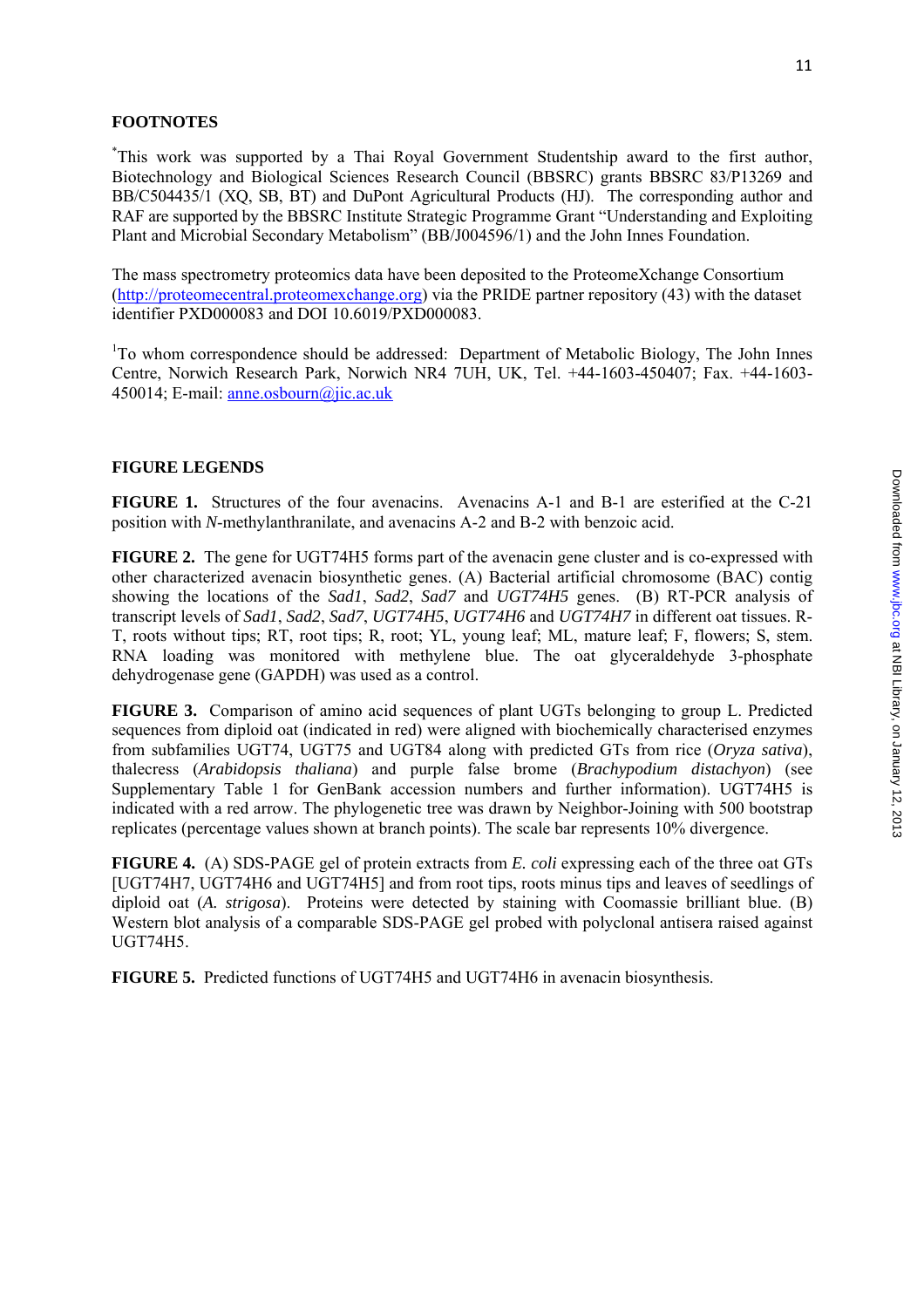| ימות מנות ה<br>l<br><b>FININ' NIN' NIN'</b><br>֠<br>3<br>١<br>.<br>!<br>ZUT3 | J<br>ļ |
|------------------------------------------------------------------------------|--------|
|                                                                              |        |
|                                                                              |        |
|                                                                              |        |
|                                                                              |        |

| <b>UGT</b>     | Substrates               | $K_{\rm m}^{a}$<br>(mM) | $V_{\text{max}}$<br>$(mM\text{-}sec^{-1})$ | $k_{\text{cat}}$<br>$(\sec^{-1})$ | $k_{\text{cat}}/K_{\text{m}}$<br>$(\sec^{-1} \cdot mM^{-1})$ |
|----------------|--------------------------|-------------------------|--------------------------------------------|-----------------------------------|--------------------------------------------------------------|
| <b>UGT74H5</b> | Salicylic acid           |                         |                                            |                                   |                                                              |
|                | Benzoic acid             | $0.269 \pm 0.046$       | $6.70x10^{-6}$                             | 0.045                             | 0.167                                                        |
|                | Anthranilic acid         | $0.421 \pm 0.101$       | $2.17x10^{-5}$                             | 0.140                             | 0.333                                                        |
|                | N-Methylanthranilic acid | $0.025 \pm 0.005$       | $1.16x10^{-5}$                             | 0.075                             | 3.000                                                        |
| <b>UGT74H6</b> | Salicylic acid           | $2.240 \pm 0.450$       | $1.34x10^{-6}$                             | 0.009                             | 0.004                                                        |
|                | Benzoic acid             | $0.119 \pm 0.011$       | $8.20x10^{-6}$                             | 0.050                             | 0.420                                                        |
|                | Anthranilic acid         | $0.794 \pm 0.250$       | $1.62 \times 10^{-5}$                      | 0.105                             | 0.132                                                        |
|                | N-Methylanthranilic acid | $0.018 \pm 0.003$       | $1.80 \times 10^{-5}$                      | 0.011                             | 0.611                                                        |
| <b>UGT74H7</b> | Salicylic acid           |                         |                                            |                                   |                                                              |
|                | Benzoic acid             | $0.330 \pm 0.096$       | $8.00x10^{-6}$                             | 0.051                             | 0.154                                                        |
|                | Anthranilic acid         | $1.857 \pm 0.380$       | $1.80x10^{-6}$                             | 0.014                             | 0.006                                                        |
|                | N-Methylanthranilic acid |                         |                                            |                                   |                                                              |

**TABLE 1.** Summary of kinetic data for the three oat GTs towards different acyl substrates.

a Values are the means **±** standard deviation (3 replicates)

-, no activity detected

The parameters of preferential substrate activities are highlighted in bold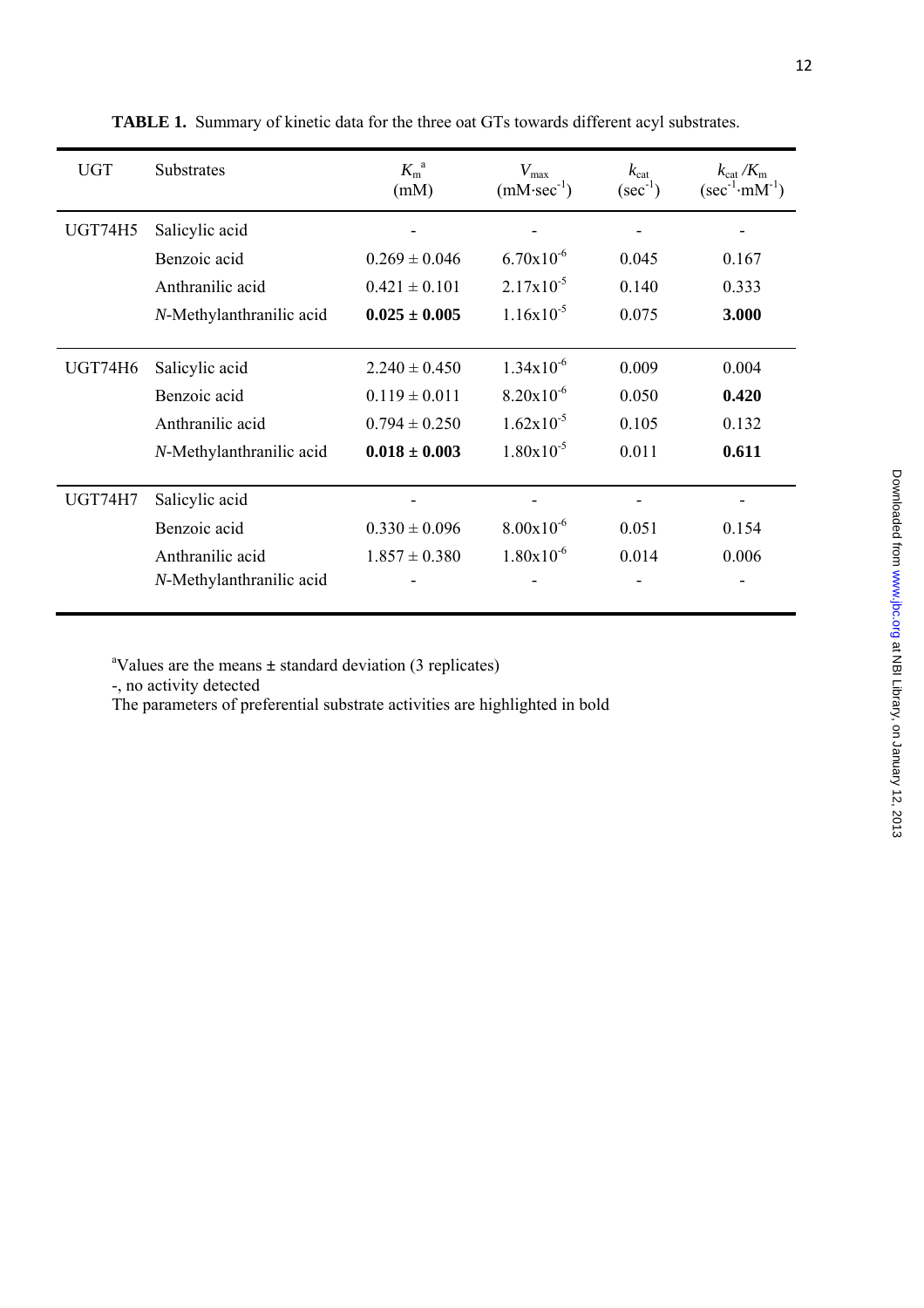| Substrate                                        | <b>UGT</b> | $K_{\rm m}^{a}$<br>(mM) | $k_{\text{cat}}/K_{\text{m}}$<br>$(\sec^{-1} \cdot mM^{-1})$ | Reference                              |
|--------------------------------------------------|------------|-------------------------|--------------------------------------------------------------|----------------------------------------|
| Benzoic acid                                     | AtUGT75B1  | 0.40                    | 1.99                                                         | $[24]$                                 |
|                                                  | AtUGT74F1  | 0.26                    | 0.97                                                         | [24]                                   |
| OH                                               | AtUGT74F2  | 0.08                    | 3.97                                                         | $[24]$                                 |
|                                                  | AsUGT74H5  | 0.27                    | 0.17                                                         | This study                             |
|                                                  | AsUGT74H6  | 0.12                    | 0.48                                                         | This study                             |
|                                                  | AsUGT74H7  | 0.33                    | 0.15                                                         | This study                             |
|                                                  |            |                         |                                                              |                                        |
| Salicylic acid                                   | AtUGT74F1  | 0.23                    | 1.68                                                         | $[24]$                                 |
|                                                  | AsUGT74H5  |                         |                                                              | This study                             |
| OН                                               | AsUGT74H6  | 2.24                    | 0.004                                                        | This study                             |
| OН                                               | AsUGT74H7  |                         |                                                              | This study                             |
|                                                  |            |                         |                                                              |                                        |
| Anthranilic acid                                 | AtUGT74F1  | 0.81                    | 3.68                                                         | $[23]$                                 |
|                                                  | AtUGT74F2  | 0.085                   | 18.5                                                         | $[23]$                                 |
|                                                  | FaGT2      | 2.70                    | 0.03                                                         | $[34]$                                 |
|                                                  | AsUGT74H5  | 0.42                    | 0.33                                                         | This study                             |
| NH <sub>2</sub>                                  | AsUGT74H6  | 0.79                    | 0.13                                                         | This study                             |
|                                                  | AsUGT74H7  | 2.26                    | 0.01                                                         | This study                             |
|                                                  |            |                         |                                                              |                                        |
|                                                  | AsUGT74H5  | 0.025                   | 3.00                                                         |                                        |
|                                                  | AsUGT74H6  | 0.018                   | 0.63                                                         |                                        |
|                                                  | AsUGT74H7  |                         |                                                              |                                        |
|                                                  |            |                         |                                                              |                                        |
| <b>NH</b>                                        |            |                         |                                                              |                                        |
| CH <sub>3</sub>                                  |            |                         |                                                              |                                        |
| OН<br>N-Methyl-<br>anthranilic acid<br><b>OH</b> |            |                         |                                                              | This study<br>This study<br>This study |

**TABLE 2.** Comparison of the kinetic properties of the three oat GTs with those of other plant UGTs with activity towards related compounds.

Enzymes prefixed with At are from *A. thaliana*; FaGT2 is from *Fragaria x ananassa* (see Supplementary Table 1 for further information). Enzymes prefixed with As are from diploid oat (*A. strigosa*) – this study; -, no activity detected. The parameters of preferential substrate activities are highlighted in bold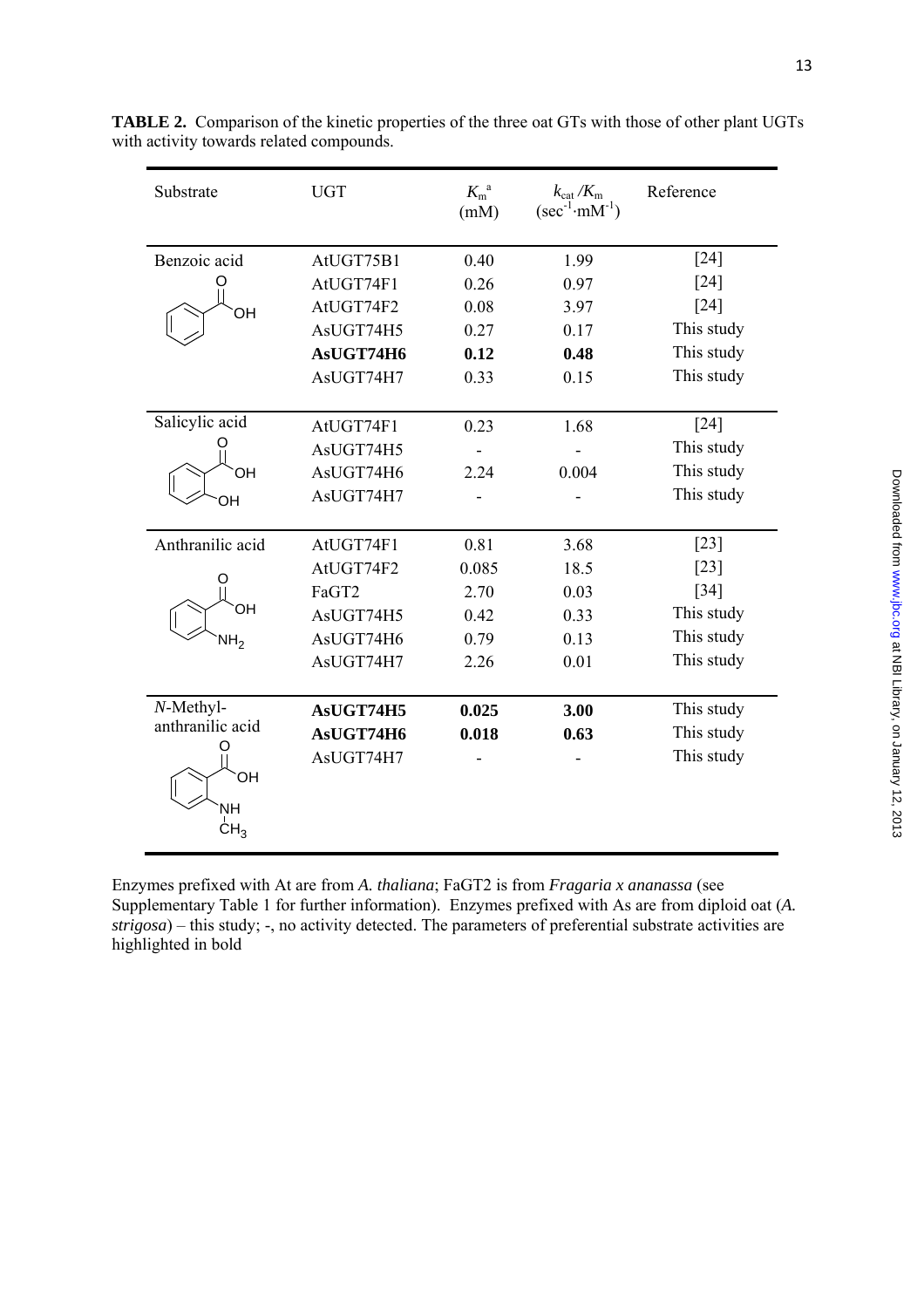

Avenacin A-1  $R = OH$ ,  $R' = NHMe$ Avenacin B-1  $R = H$ ,  $R' = NHMe$ Avenacin A-2  $R = OH$ ,  $R' = H$ Avenacin B-2  $R = H$ ,  $R' = H$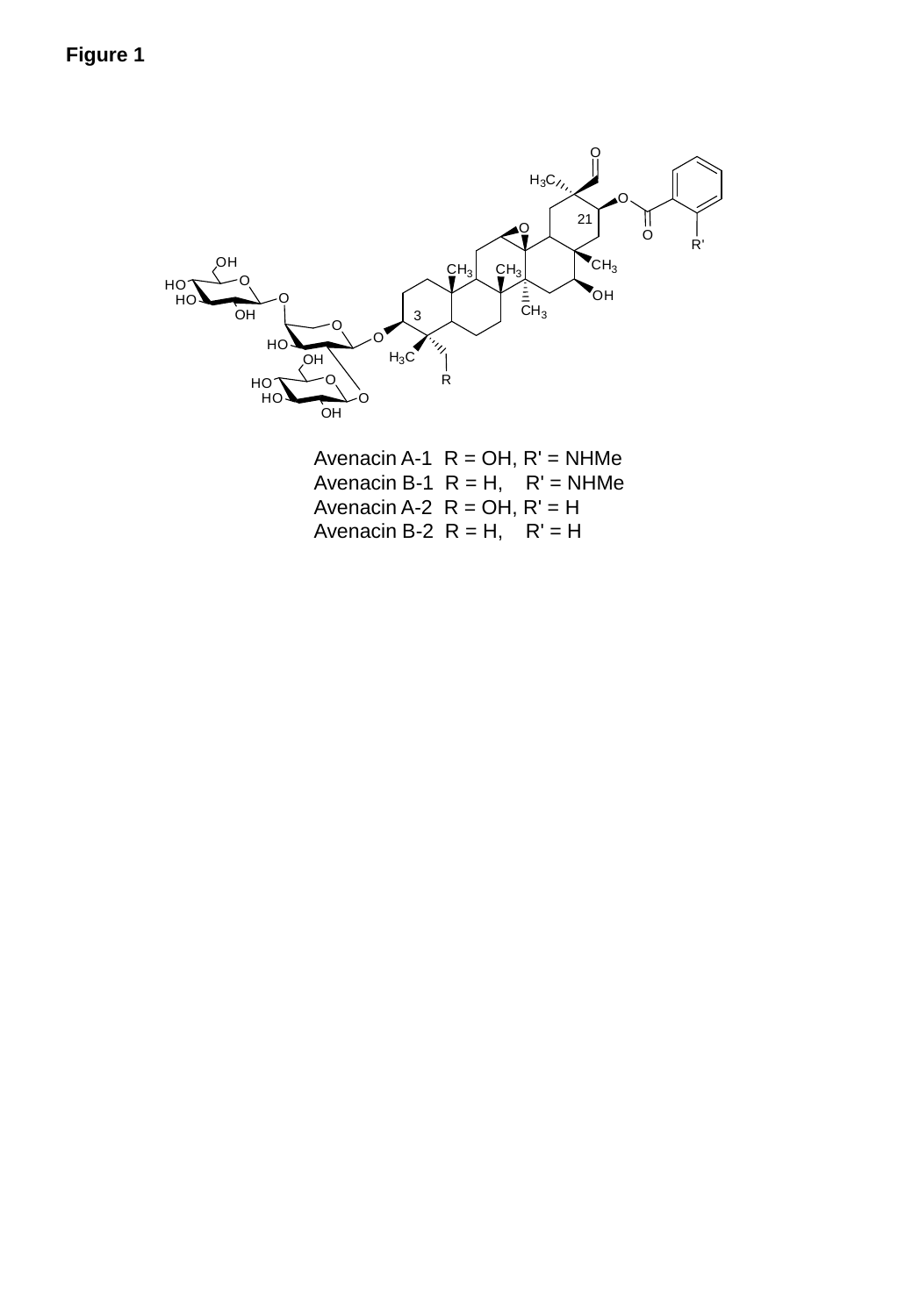# **Figure 2**

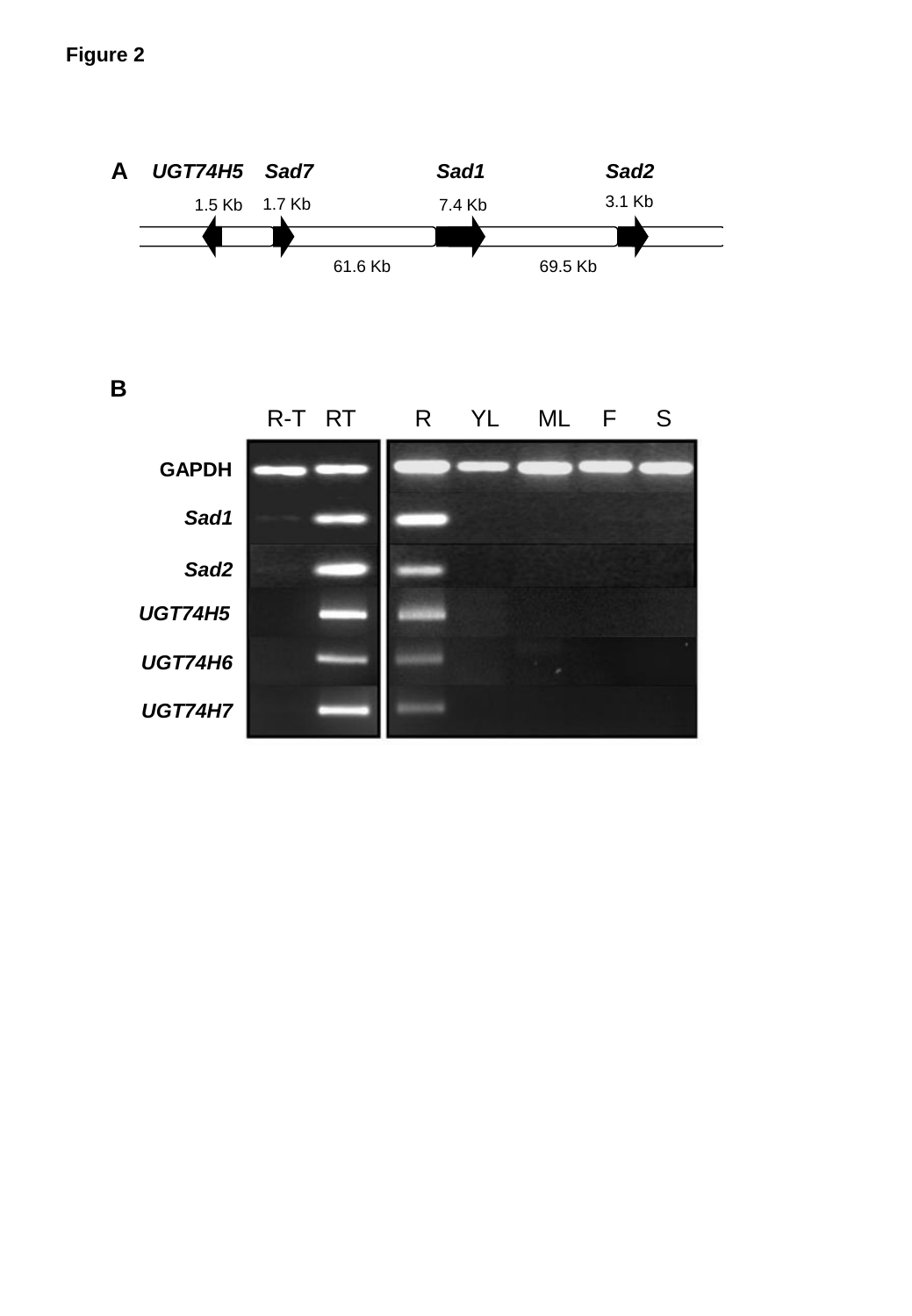



# **UGT84s**

**UGT74s**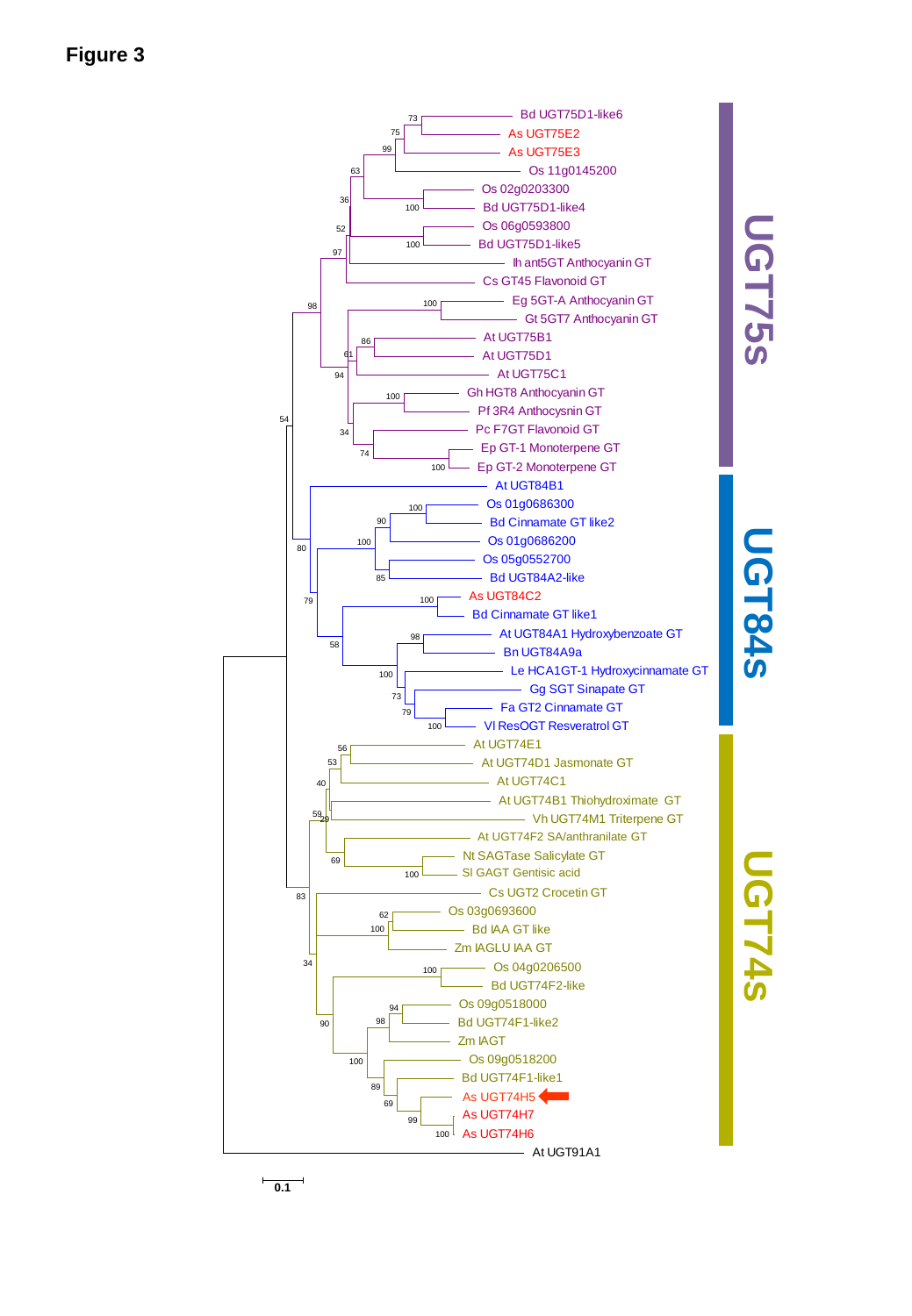# **Figure 4**